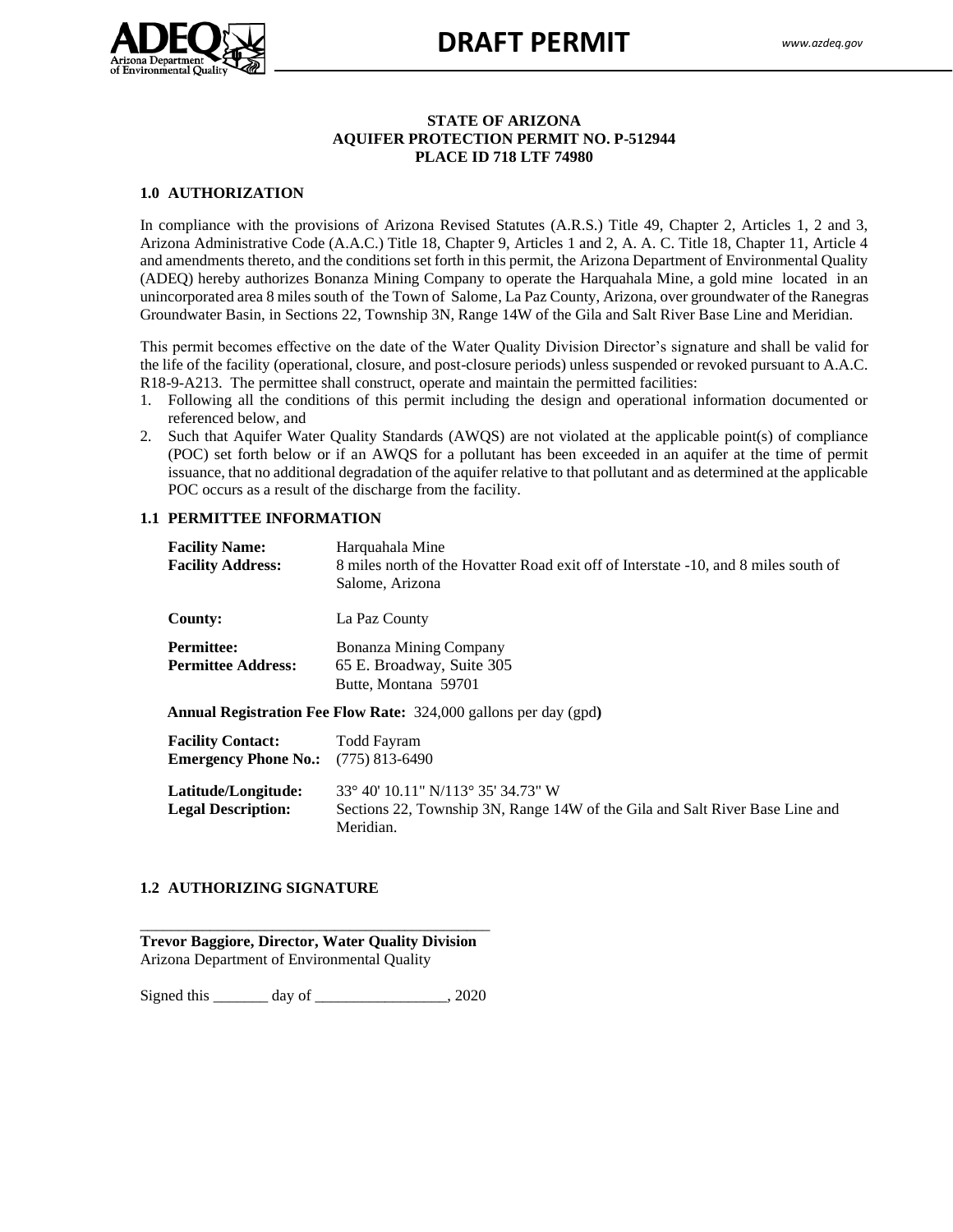## **2.0 SPECIFIC CONDITIONS [A.R.S. §§ 49-203(4), 49-241(A)]**

# **2.1 Facility / Site Description [A.R.S. § 49-243(K)(8)]**

Bonanza Mining Company (Bonanza) will operate the Harquahala Mine to reprocess historical (pre-1986) surface gold bearing ores and tailings. The operation will collect the historic ores and tailings to extract and recover the gold.

Approximately 242,000 cubic yards of historic ores and tailings will be consolidated in controlled areas prior to being sized and placed onto a newly constructed double-lined heap leach pad (approximately 314,000 square foot (sq ft). The gold will be extracted within a newly constructed 242,000 cubic yard heap leach pad by conventional cyanide leaching. The pregnant leach solution will flow into a 4,126,239 gallon double-lined pregnant solution pond, with a maximum operational storage requirement estimated to be 3,965,780 gallons. The extraction operation will consist of loading and hauling; primary and secondary crushing; agglomeration and stacking; heap leaching using cyanide solution, storage of process solutions in a pond; and precious metals recovery using granular activated carbon (GAC). The final phase of the gold extraction from the GAC will be performed off-site. The facility will also include an intermediate stockpile that will be permitted under a Type 2.02 general permit.

The site includes the following permitted discharging facilities:

| <b>Facility Name</b>          | Latitude                   | Longitude                 |
|-------------------------------|----------------------------|---------------------------|
| Heap Leach Pad                | $33^{\circ} 40' 11.05'' N$ | $113^{\circ}35'30.96''$ W |
| <b>Pregnant Solution Pond</b> | $33^{\circ} 40' 10.09''$ N | $113^{\circ}35'35.16''$ W |

## **Annual Registration Fee [A.R.S. § 49-242 and A.A.C. R18-14-104]**

The annual registration fee for this permit is payable to ADEQ each year. The permitted flow for fee calculation is 324,000 gallons per day (gpd). If the facility is not yet constructed or is incapable of discharge at this time, the permittee may be eligible for reduced fees under the rule. Send all correspondence requesting reduced fees to the Water Quality Division of ADEQ. Please reference the permit number, LTF number and why reduced fees are requested under the rule.

## **Financial Capability [A.R.S. § 49-243(N) and A.A.C. R18-9-A203 ]**

The Permittee shall be required to demonstrate financial capability under A.R.S. § 49-243(N) and A.A.C. R18-9- A203. The Permittee shall be required to maintain financial capability throughout the life of the facility. The closure costs are \$194,113, and the post-closure costs for reclamation monitoring and groundwater monitoring for 5 years is \$14,401. The financial assurance mechanism was demonstrated through a Cash Deposit per A.A.C.  $R18-9-A203(C)(7)$  in the amount of \$208,514.

## **2.2 Best Available Demonstrated Control Technology (BADCT)**

## **[A.R.S. § 49-243(B) and A.A.C. R18-9-A202(A)(5)]**

Facilities regulated by this permit shall be designed, constructed, operated, and maintained to meet requirements specified by A.R.S. §49-243(B) and A.A.C. R18-9-A202(A)(5).

# **2.2.1 Engineering Design**

The BADCT facilities located at this mine site shall include a Heap Leach Pad and the Pregnant Solution Pond, each double-lined and designed to meet Prescriptive BADCT in Section 4.2, Table 4.1.1.

## **2.2.2 Site-specific Characteristics**

Not Applicable.

# **2.2.3 Pre-operational Requirements**

 The permittee shall submit a Construction Quality Assurance (CQA) Report to the Groundwater Protection Value Stream following construction of the Heap Leach Pad and Pregnant Solution Pond within 90 days after completion of construction of each facility per Section 3.0 Compliance Schedule, item 3.3. Prior to placement of material on the Heap Leach Pad the permittee shall conduct a stability analysis of the Heap Leach Pad to include scenarios modeling saturated zones of varying thicknesses at the bottom of the pad and at mid-height of the pad, extending across the entire pad footprint, and provide the results to the Groundwater Protection Value Stream per Section 3.0 Compliance Schedule, item 3.4.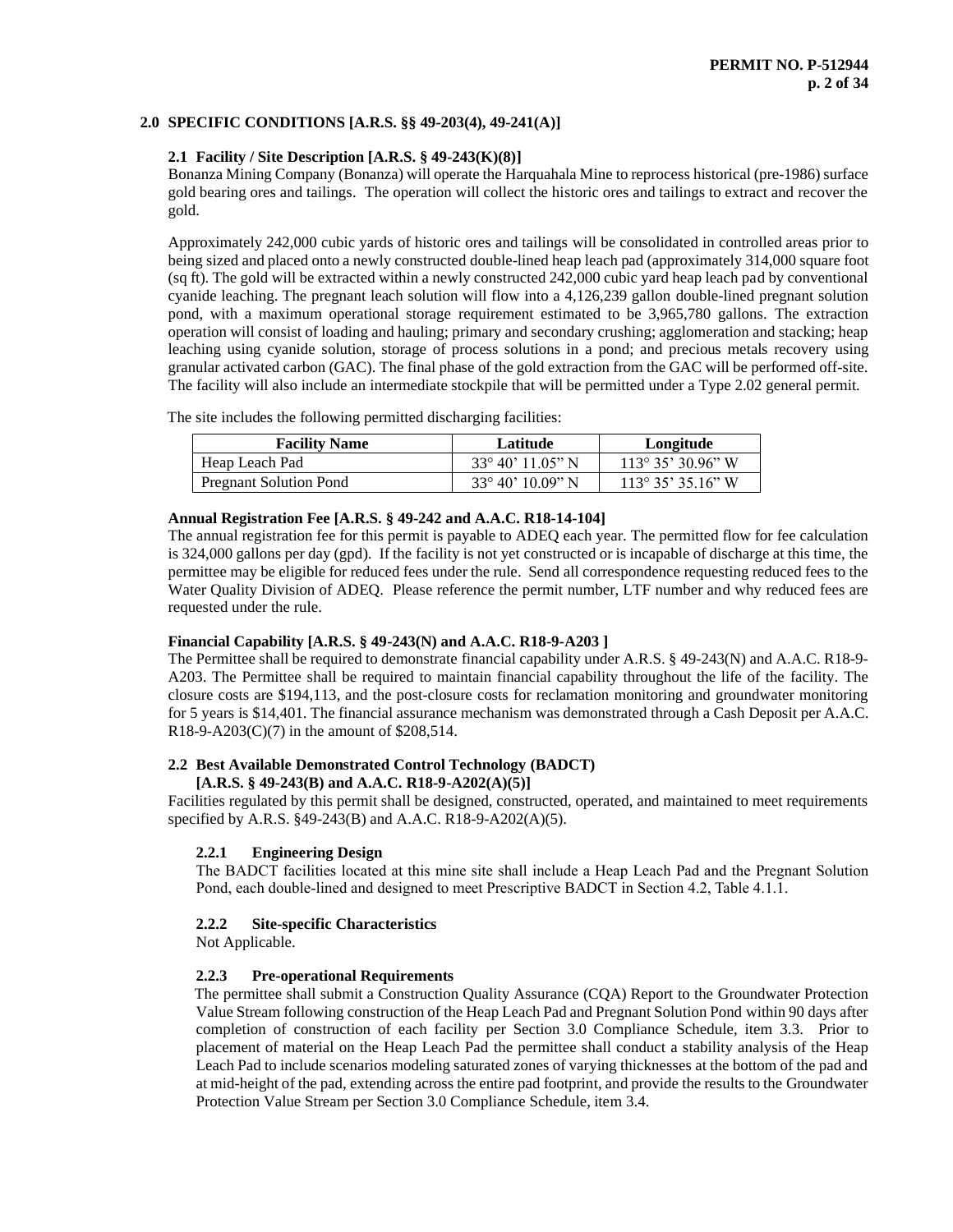## **2.2.4 Operational Requirements**

At a minimum, permitted facilities shall be inspected for performance levels listed in Section 4.2, Table 4.2.2. Results of these inspections shall be documented and maintained on location or upon project completion at the corporate headquarters for 10 years from the date of each inspection, as required by Section 2.7.2 of this permit. If damage is identified during an inspection that could cause or contribute to a discharge, proper repairs shall be promptly performed and documented as described in Section 2.5.2 and Section 2.7.2.

#### **2.3 Discharge Limitations [A.R.S. §§ 49-201(14), 49-243 and A.A.C. R18-9-A205(B)]**

The permittee shall operate and maintain all permitted facilities to prevent unauthorized discharges pursuant to A.R.S. § 49-201(12) resulting from failure or bypassing of BADCT pollutant control technologies, including liner failure, uncontrollable leakage, overtopping ( e.g., exceeding maximum storage capacity, defined as fluid level exceeding the freeboard of a permitted pond), that result in an unexpected loss of fluid, accidental spills, or other unauthorized discharges. The discharge limitations in this section are not applicable to any discharge caused by precipitation in excess of a single 100-year/24 hour storm event or process overflow during a power outage exceeding 24 hours in duration.

## **2.3.1 The permittee is restricted to no discharge from the Heap Leach Pad, and the Pregnant Solution Pond.**

#### **2.3.1.1 Discharge Limitations for the Future Heap Leach Facility and Diversion Structure**

The drainage system for the Heap Leach Facility shall be constructed and operated in a manner to ensure adequate capacity to manage draindown solutions and direct it to the Pregnant Solution Pond, respectively. Residual heap materials and fluids shall not leave the heap liner or overtop the berms.

## **2.3.1.2 Discharge Limitations for the Pregnant Solution Pond**

The Pregnant Solution Pond shall only receive process solution.

| Well<br><b>Number</b> | <b>Location Description</b>      | Latitude                  | Longitude                               | ADWR#      | <b>Screen Interval</b> |
|-----------------------|----------------------------------|---------------------------|-----------------------------------------|------------|------------------------|
| POC-1                 | 200 ft. West of the<br>Leach Pad | $33^{\circ}$ 40" 16.67' N | $113^{\circ}35^{\circ}32.70^{\prime}$ W | <b>TBD</b> | TBD-TBD ft. bgs        |

## **2.4 Point of Compliance (POC) [A.R.S. § 49-244]**

Groundwater monitoring is required under this permit per Section 4.2, Table 4.2.4. The Director may amend this permit to designate an additional point or points of compliance if information on groundwater gradient or groundwater usage indicates the need.

## **2.5 Monitoring Requirements [A.R.S. § 49-243(K)(1), A.A.C. R18-9-A206(A)]**

Unless otherwise specified in this permit, all monitoring required in this permit shall continue for the duration of the permit, regardless of the status of the facility. Unless otherwise provided, monitoring shall commence the first full monitoring period following permit issuance. All sampling, preservation and holding times shall be in accordance with currently accepted standards of professional practice. Trip blanks, equipment blanks and duplicate samples shall also be obtained, and Chain-of-Custody procedures shall be followed, in accordance with currently accepted standards of professional practice. Copies of laboratory analyses and Chain-of-Custody forms shall be maintained at the permitted facility or upon project completion at the corporate headquarters. Upon request, these documents shall be made immediately available for review by ADEQ personnel.

## **2.5.1 Pre-Operational Monitoring**

Not applicable

## **2.5.2. Discharge Monitoring**

## **2.5.2.1 Initial Discharge Characterization**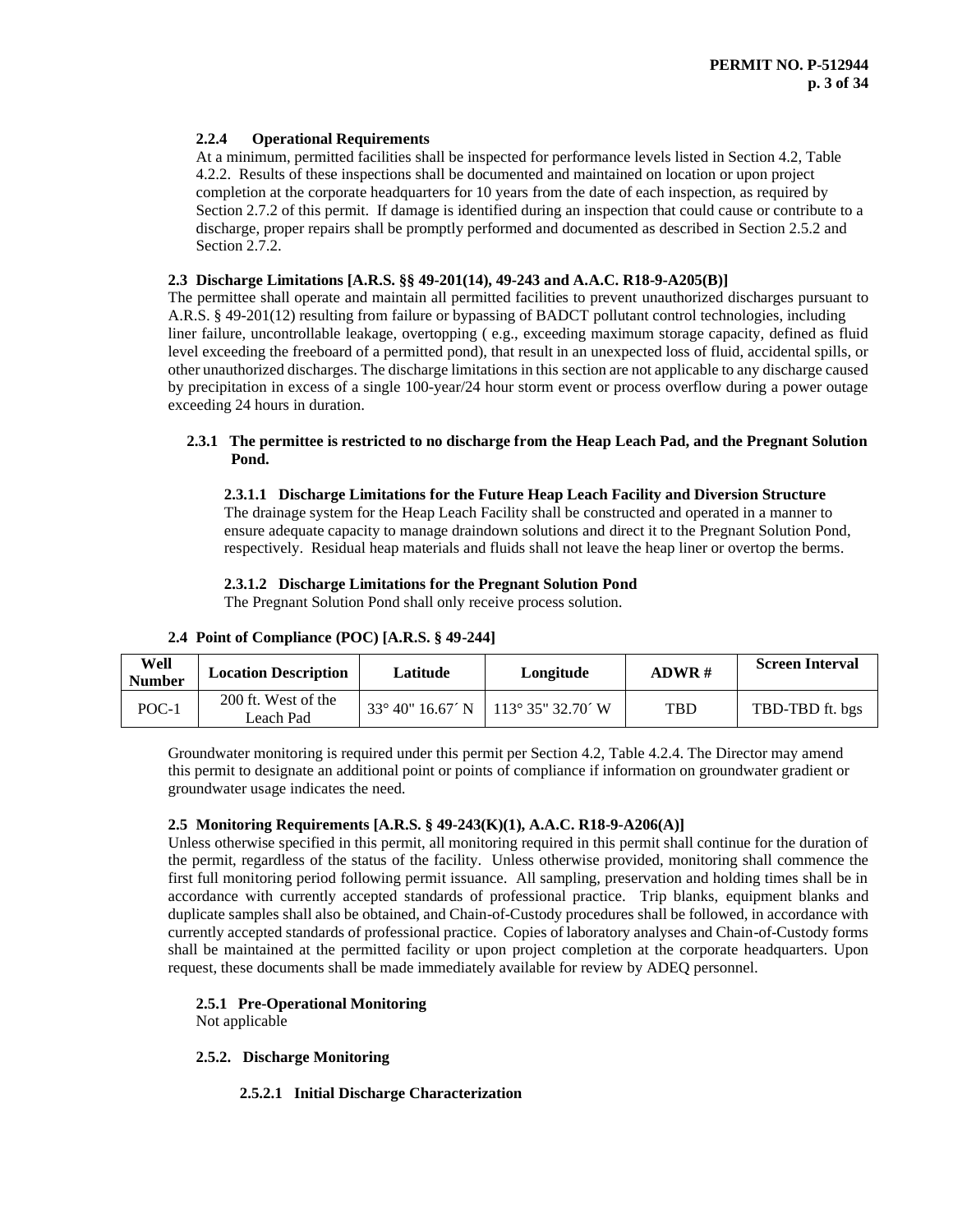The permittee shall collect representative fluid samples from the Pregnant Solution Pond and analyzed for the constituents listed in Section 4.2, Table 4.2.2 of this permit, within ninety days of the start-up of leaching operations. The results shall be reported according to the terms specified in Section 2.7.4.2, within 30 days of receipt of the laboratory analytical results to the Groundwater Protection Value Stream per Section 3.0, Compliance Section, item 3.5.

#### **2.5.3 Facility / Operational Monitoring**

 Operational monitoring inspections shall be conducted according to Section 4.2, Table 4.2.1. If damage is identified during an inspection that could cause or contribute to an unauthorized discharge pursuant to A.R.S. § 49-201(12), proper repairs shall be promptly performed. Results of these inspections and monitoring activities shall be documented and maintained at the facility location for the life of the operation, and as required by Section 2.7.2 of this permit.

#### **2.5.4 Groundwater Monitoring and Sampling Protocols**

Compliance groundwater monitoring is required under the terms of this permit. For all sampling methods, static water levels shall be measured and recorded prior to sampling.

Wells shall be purged of at least three borehole volumes (as calculated using the static water level) or until field parameters (pH, temperature, and conductivity) are stable, whichever represents the greater volume. If evacuation results in the well going dry, the well shall be allowed to recover to 80 percent of the original borehole volume, or for 24 hours, whichever is shorter, prior to sampling. If after 24 hours there is not sufficient water for sampling, the well shall be recorded as "dry" for the monitoring event. An explanation for reduced pumping volumes, a record of the volume pumped, and modified sampling procedures shall be reported and submitted with the Self-monitoring Report Form (SMRF).

As an alternative method for sampling, the permittee may conduct the sampling using the low-flow purging method as described in the Arizona Water Resources Research Center, March 1995 *Field Manual for Water Quality Sampling*. The well must be purged until indicator parameters stabilize. Indicator parameters shall include dissolved oxygen, turbidity, pH, temperature, and conductivity.

## **2.5.4.1 POC Well Replacement**

In the event that one or more of the designated POC wells should become unusable or inaccessible due to damage, exceedance of alert level (AL) for water level as required by Section 2.6.2.3.4(3),or any other event, a replacement POC well shall be constructed and installed upon approval by ADEQ. If the replacement well is 50 feet or less from the original well, the ALs and/or aquifer quality limits (AQLs) calculated for the designated POC well shall apply to the replacement well.

#### **2.5.4.2 Ambient Groundwater Monitoring**

The permittee shall conduct monthly ambient groundwater monitoring for a total of twelve (12) months in accordance with Section 3.0, Compliance Schedule, item 3.8 of the permit for all constituents listed in Section 4.2, Tables 4.2.3.

Based on the ambient groundwater monitoring results for this well, the permittee shall submit an Ambient Groundwater Monitoring Report in accordance with Section 2.7.4.4 and a request for a permit amendment to incorporate proposed AQLs and ALs in Section 4.2.

## **2.5.4.2.1 Alert levels for Point of Compliance Wells**

ALs shall be calculated for all contaminants with an established numeric AWQS at the POC well per Section 4.2, Table 4.2.3. For any new or replacement POC wells, ALs shall be calculated for all contaminants with an established numeric AWQS, as described below.

As per the compliance schedule item 3.9, following receipt of the laboratory analyses for the final month of the ambient groundwater monitoring period for the POC well referenced in Section 4.2, Table 4.2.3, the permittee shall submit the ambient groundwater data in tabulated form to the Groundwater Protection Value Stream for review. Copies of all laboratory analytical reports, field notes, and the Quality Assurance/Quality Control (QA/QC) procedures used in collection and analyses of the samples for all parameters listed in Section 4.2, Table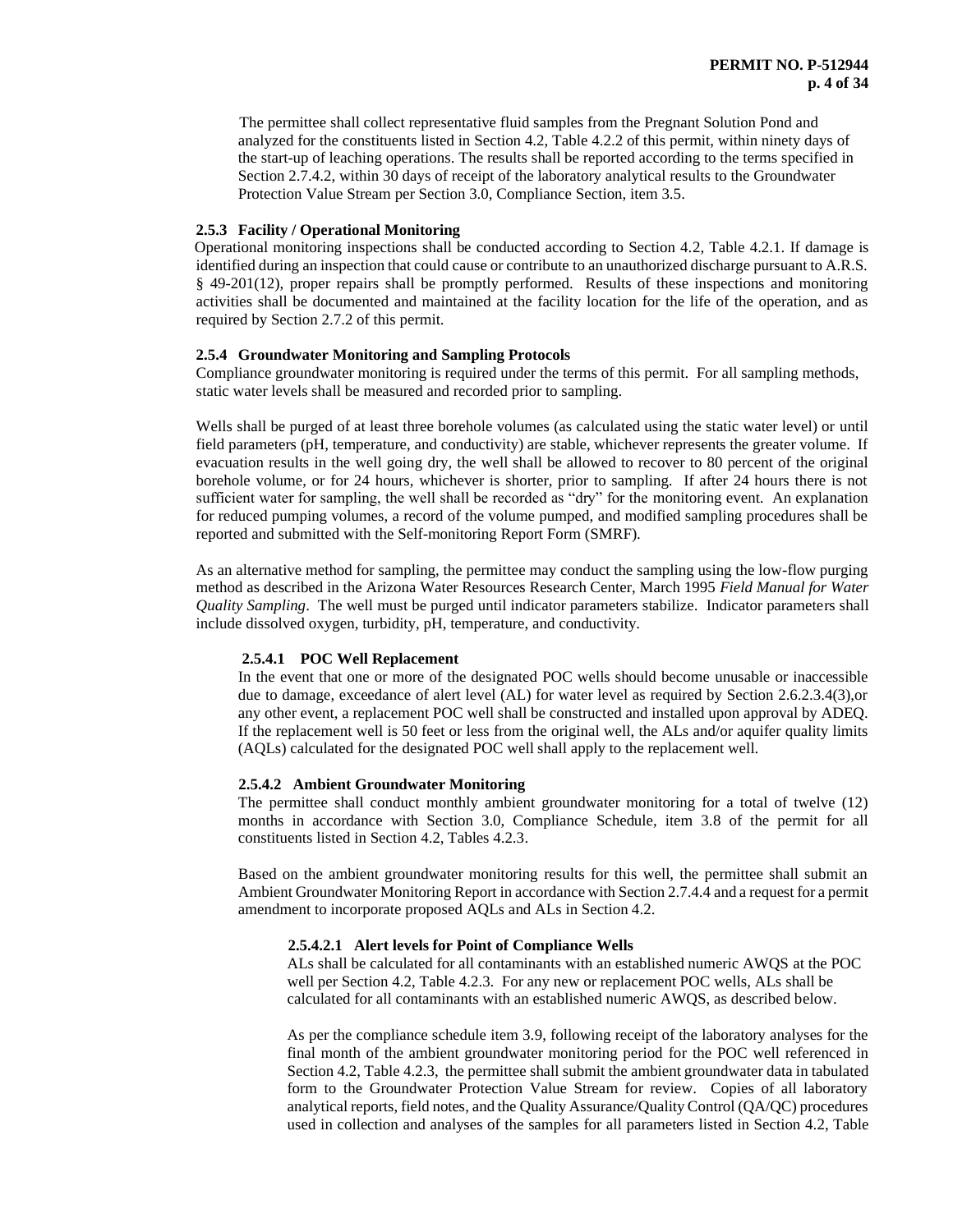4.2.3 to be established for the POC well, shall be submitted to the Groundwater Protection Value Stream. The permittee may submit a report with the calculations for each AL and AQL included in the permit for review and approval by ADEQ, or the permittee may defer calculation of the ALs and AQLs by the Groundwater Protection Value Stream. The ALs shall be established and calculated by the following formula, or another valid statistical method submitted to Groundwater Protection Value Stream in writing and approved for this permit by the Groundwater Protection Value Stream:

$$
AL = M + KS
$$

Where  $M =$  mean,  $S =$  standard deviation, and  $K =$  one-sided normal tolerance interval with a 95% confidence level (Lieberman, G.J. (1958) Tables for One-sided Statistical Tolerance Limits: Industrial Quality Control, Vol XIV, No. 10). Obvious outliers should be excluded from the data used in the AL calculation.

The following criteria shall be met in establishing ALs in the permit:

- 1. The AL shall be calculated for a parameter using the analyses from a minimum of eight sample events.
- 2. Any data where the laboratory Practical Quantitation Limit (PQL) exceeds 80% of the AWQS shall not be included in the AL calculation.
- 3. If a parameter is below the detection limit, the permittee must report the value as "less than" the numeric value for the PQL or detection limit for the parameter, not just as "non-detect". For those parameters, the permittee shall use a value of one-half the reported detection limit for the AL calculation.
- 4. If the analytical results from more than 50% of the samples for a specific parameter are non-detect, then the AL shall be set at 80% of the AWQS.
- 5. If the calculated AL for a specific constituent and well is less than 80% of the AWQS, the AL shall be set at 80% of the AWQS for that constituent in that well.

## **2.5.4.2.2 Alert levels for Point of Compliance Wells**

For each of the monitored analytes for which a numeric AWQS has been adopted, the AQL shall be established as follows:

- 1. If the calculated AL is less than the AWQS, then the AQL shall be set equal to the AWQS.
- 2. If the calculated AL is greater than the AWQS, then the AQL shall be set equal to the calculated AL value, and no AL shall be set for that constituent at that monitoring point.

## **2.5.4.3 Compliance Groundwater Quality Monitoring for POC Wells**

Quarterly compliance groundwater monitoring at the POC well shall commence within the first calendar quarter after completion of the ambient groundwater sampling period. For quarterly compliance monitoring, the permittee shall analyze groundwater samples for the parameters listed in Section 4.2, Table 4.2.4.

## **2.5.5 Surface Water Monitoring and Sampling Protocols**

Routine surface water monitoring is not required under the terms of this permit.

## **2.5.6 Analytical Methodology**

All samples collected for compliance monitoring shall be analyzed using Arizona state-approved methods. If no state-approved method exists, then any appropriate EPA-approved method shall be used. Regardless of the method used, the detection limits must be sufficient to determine compliance with the regulatory limits of the parameters specified in this permit. If all methods have detection limits higher than the applicable limit, the permittee shall follow the contingency requirements of Section 2.6 and may propose "other actions" including amending the permit to set higher limits. Analyses shall be performed by a laboratory licensed by the Arizona Department of Health Services, Office of Laboratory Licensure and Certification unless exempted under A.R.S. § 36-495.02. For results to be considered valid, all analytical work shall meet quality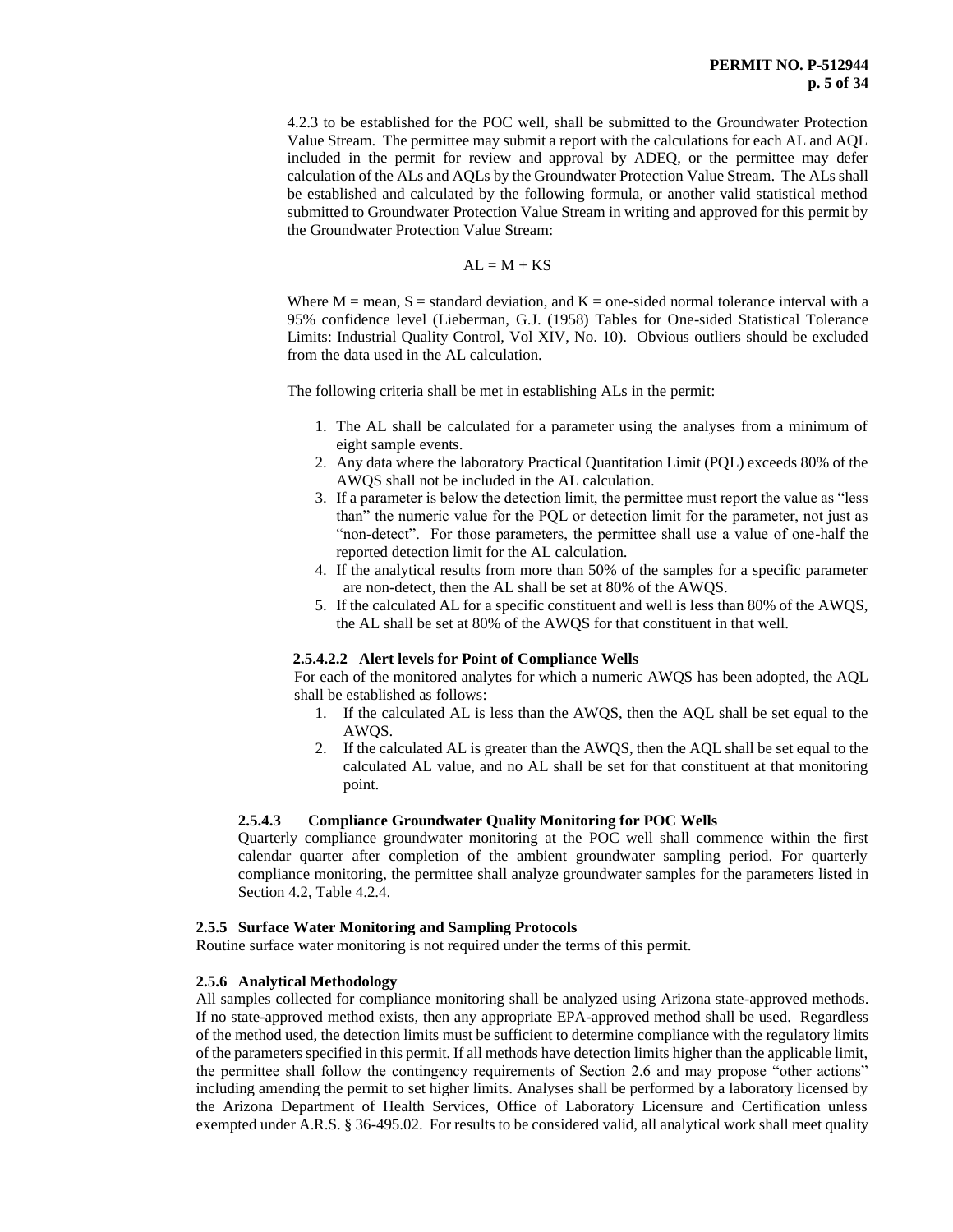control standards specified in the approved methods. A list of Arizona state-certified laboratories can be obtained at the address below:

> Arizona Department of Health Services Office of Laboratory Licensure and Certification 250 North 17th Avenue Phoenix, Arizona 85007 Phone: (602) 364-0720

## **2.5.7 Installation and Maintenance of Monitoring Equipment**

Monitoring equipment required by this permit shall be installed and maintained so that representative samples required by the permit can be collected. If new groundwater wells are determined to be necessary, the construction details shall be submitted to the Groundwater Protection Value Stream for approval prior to installation and the permit shall be amended to include any new monitoring points.

## **2.6 Contingency Plan Requirements**

**[A.R.S. § 49-243(K)(3), (K)(7) and A.A.C. R18-9-A204 and R18-9-A205]**

## **2.6.1 General Contingency Plan Requirements**

At least one copy of this permit and the approved contingency and emergency response plan dated August, 2019, shall be maintained at the location where day-to-day decisions regarding the operation of the facility are made. The permittee shall be aware of and follow the contingency and emergency plans.

Any AL exceedance, or violation of an AQL, DL, or other permit condition shall be reported to ADEQ following the reporting requirements in Section 2.7.3, unless more specific reporting requirements are set forth in Sections 2.6.2 through 2.6.5.

Some contingency actions involve verification sampling. Verification sampling shall consist of the first follow-up sample collected from a location that previously indicated a violation or the exceedance of an AL. Collection and analysis of the verification sample shall use the same protocols and test methods to analyze for the pollutant or pollutants that exceeded an AL or violated an AQL or DL. Where verification sampling is specified in this permit, it is the option of the permittee to perform such sampling. If verification sampling is not conducted within the timeframe allotted, ADEQ and the permittee shall presume the initial sampling result to be confirmed as if verification sampling had been conducted.

The permittee is responsible for compliance with contingency plans relating to the exceedance of an AL or violation of a DL, AQL or any other permit condition. The permittee is subject to enforcement action for the failure to comply with any contingency actions in this permit.

#### **2.6.2 Exceeding of Alert Levels and Performance Levels**

#### **2.6.2.1 Exceeding of Performance Levels Set for Freeboard**

In the event that freeboard performance levels established in Section 4.2, Table 4.2.1 in a surface impoundment are not maintained, the permittee shall:

- 1. As soon as practicable, cease or reduce discharging to the impoundment to prevent overtopping. Remove and properly dispose or recycle to other operations the excess fluid in the reservoir until the water level is restored at or below the permitted freeboard limit.
- 2. Within 5 days of discovery, evaluate the cause of the incident and adjust operational conditions or identify design improvements to the affected system as necessary to avoid future occurrences.
- 3. Within 30 days of discovery, initiate repairs to the affected system, structure, or other component as necessary to return the system to compliance with this permit, or remove the affected system(s) from service as specified in Section 2.8 (Temporary Cessation) and Section 2.9 (Closure) of this permit. Record any repair procedures, methods, and materials used to restore the facility to operating condition in the facility log/recordkeeping file.
- 4. If design improvements are necessary, submit an amendment application within 90 days of discovery.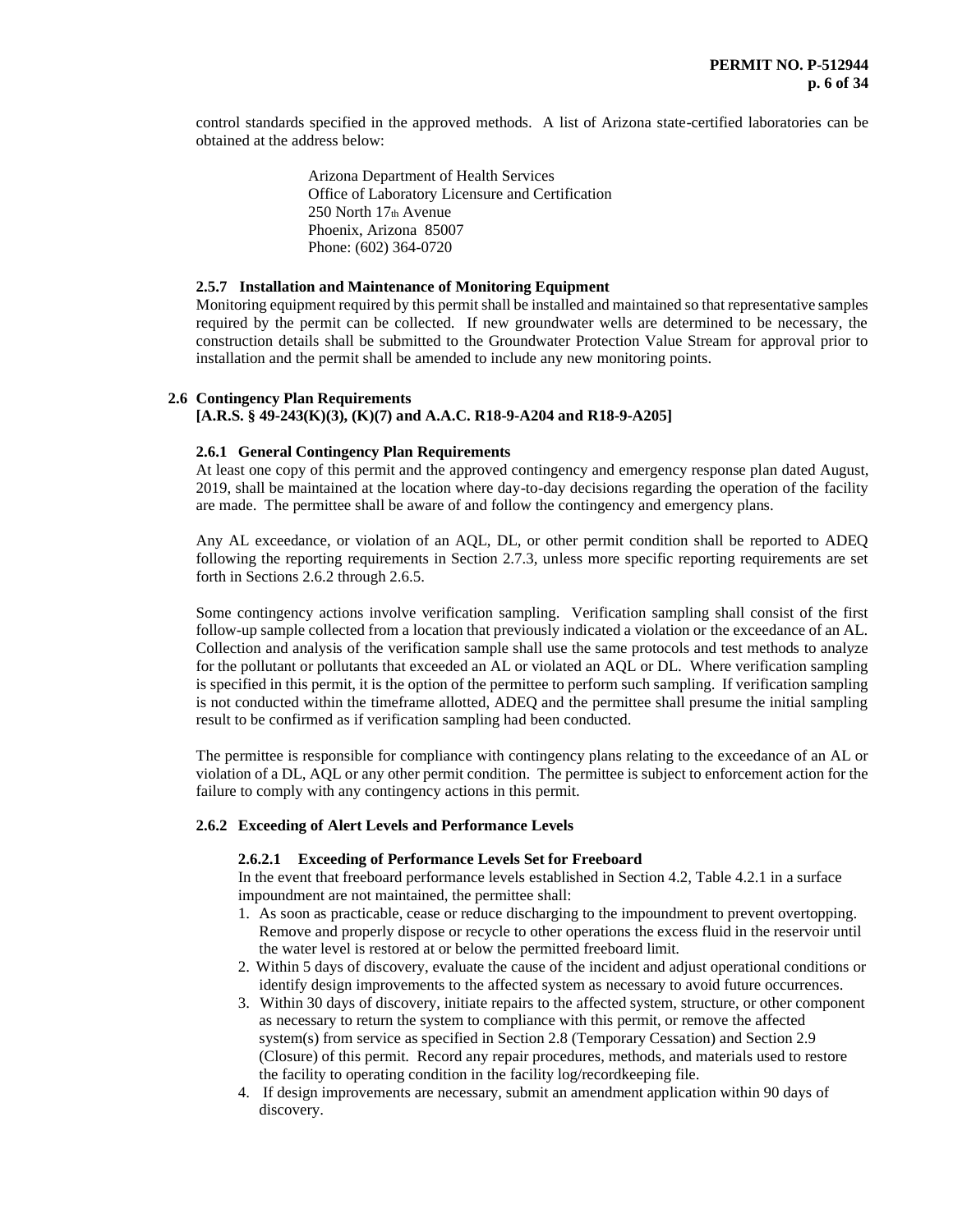5. The facility is no longer on alert status once the operational indicator no longer indicates that the freeboard performance level is being exceeded. The permittee shall, however, complete all tasks necessary to return the facility to its pre-alert operating condition.

## **2.6.2.2 Exceeding of Performance Levels Set for Conditions Other Than Freeboard**

- 1. If an operational performance level (PL) listed in Section 4.2, Table 4.2.1 has been observed or noted during required inspection and operational monitoring, such that the result could cause or contribute to an unauthorized discharge as defined in A.R.S.  $\S$  49-201(12), the permittee shall immediately investigate to determine the cause of the condition. The investigation shall include the following:
	- a. Inspection, testing, and assessment of the current condition of all treatment or pollutant discharge control systems that may have contributed to the operational performance condition.
	- b. Review of recent process logs, reports, and other operational control information to identify any unusual occurrences.
- 2. The PL exceedance, results of the investigation, and any corrective action taken shall be reported to the Groundwater Protection Value Stream, within 30 days of the discovery of the condition. Upon review of the submitted report, the Department may amend the permit to require additional monitoring, increased frequency of monitoring, or other actions.
- 3. The permittee shall initiate actions identified in the approved contingency plan referenced in Section 5 and any necessary contingency measures to resolve problems identified by the investigation which may have led to a PL being exceeded. To implement any other corrective action the permittee may choose to obtain prior approval from ADEQ according to Section 2.6.6.

# **2.6.2.3 Exceeding of Alert Level 1 for Normal Liner Leakage**

If the impoundment Alert Level 1 (AL1) has been exceeded, as defined in Section 4.2, Table 4.2.5, the permittee shall take the following actions:

- 1. Within five (5) days of AL #1 exceedance, notify Groundwater Protection Value Stream in accordance with Section 2.7.6 Permit Violation and Alert Level Status Reporting. Continue monitoring to determine if the leakage rate is increasing.
- 2. If the leakage rate continues to exceed AL#1 for 15 days following notification of initial AL #1 exceedance, perform a visual inspection of the liner above the solution level, to determine the location of the leaks in the primary liner.
- 3. Within 45 days of AL #1 exceedance, if liner damage is evident, the permittee shall complete liner repairs.
- 4. Within 45 days of AL #1 exceedance, if the visual inspection does not identify the location of leaks, formulate a corrective action plan to determine their location and repair them.
- 5. Within 90 days of AL #1 exceedance and following formulation of a corrective action plan, the permittee shall complete liner repairs.
- 6. Within 75 days of AL #1 exceedance (if repairs were completed in Step 3), or 120 days of AL #1 exceedance (if corrective action plan was implemented per Steps 4 and 5 ), if no alert level exceedance is observed for 30 consecutive days, notify Groundwater Protection Value Stream and document assessment and/or repairs in the log book.
- 7. Within 120 days of AL #1 exceedance (if repairs were completed in Step 3), or 165 days of AL #1 exceedance (if corrective action plan was implemented per Steps 4 and 5), if 30 consecutive days without an AL #1 exceedance is not achieved, notify Groundwater Protection Value Stream and reassess the entire liner system and complete any necessary repairs as described in Steps 2 and 3 (and if necessary Steps 4 and 5 also). Repeat the assessment and liner repair cycle until requirements of Step No. 6 are attained.
- 8. A liner leakage assessment and repair report shall be included in the next annual report described in Section 2.7.4.1 (Annual Reporting) of this permit. The permittee may also submit the liner leakage assessment report to the ADEQ prior to the annual report due date. This liner leakage assessment and repair report shall be submitted to the Groundwater Protection Value Stream. Upon review of the report, ADEQ may require that the permittee take additional corrective actions to address the problems identified from the assessment of the liner and perform other applicable repair procedures.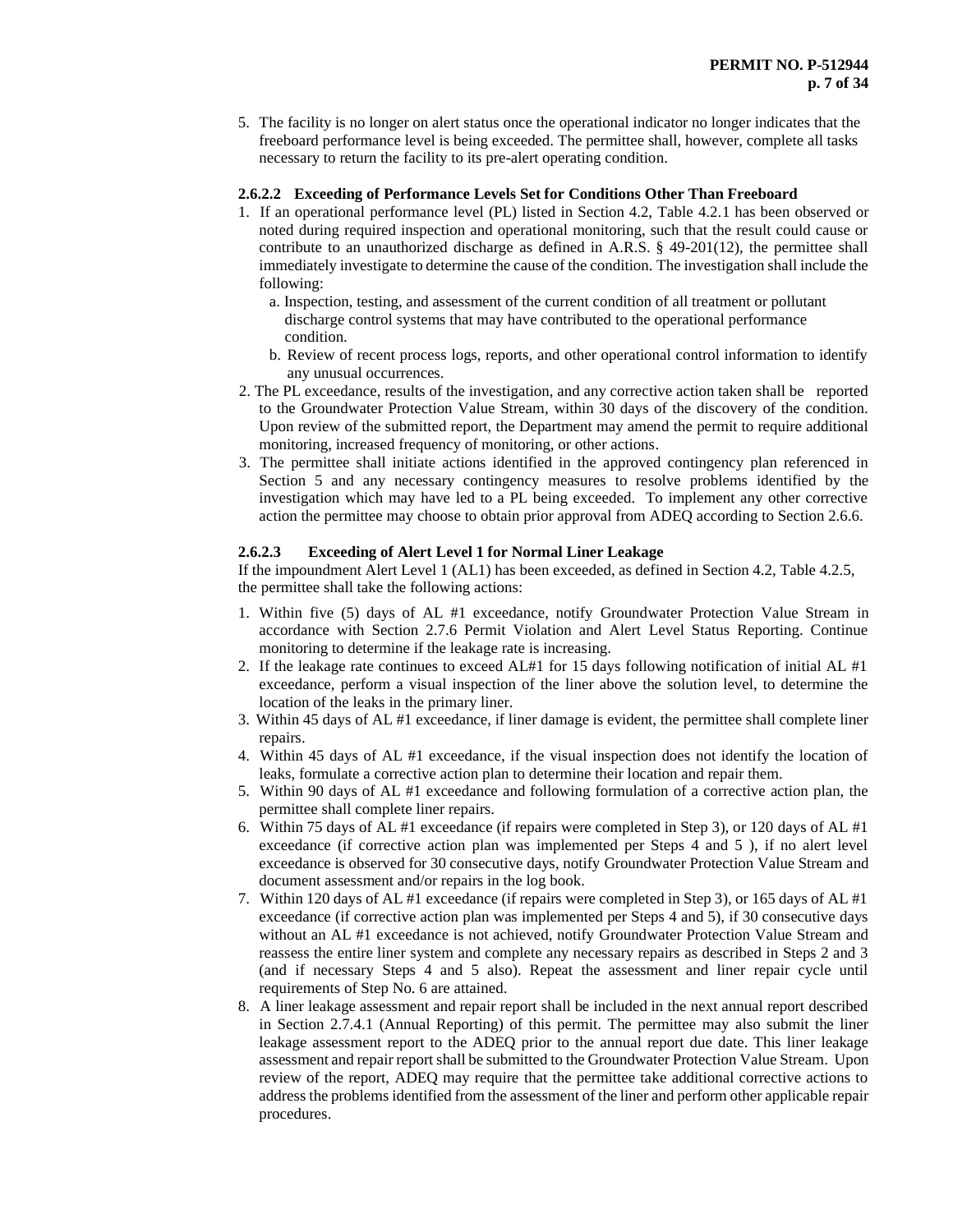# **2.6.2.4 Exceeding of Alert Level 2 for Liner Failure or Rip**

If the Liner Leakage Discharge Limit (AL #2) specified in Section 4.2, Table 4.2.5, the Permittee shall take the following actions:

- 1. As soon as practicable, cease all discharge to the impoundment, implement control measures to prevent new solution buildup that may subsequently report to the impoundment, and immediately notify Groundwater Protection Value Stream of the AL #2 exceedance.
- 2. Within 15 days of initial AL #2 exceedance, perform a visual inspection of the liner above the solution level to identify the location of the leak(s). The permittee shall complete liner repairs and discharge to the impoundment shall not be re-initiated until the leak(s) have been identified and repaired.
- 3. Within 60 days of initial AL #2 exceedance if leaks were found and fixed and if no AL #2 exceedance is observed for 30 consecutive days, submit a liner leakage assessment and repair report to ADEQ. The report shall include the results of the initial liner evaluation, methods used to locate the leak(s), repair procedures and quality assurance/quality control implemented to restore the liner to optimal operational status, and other information necessary to ensure the future occurrence of the incidence will be minimized.
- 4. Within 30 days of initial AL #2 exceedance if the visual inspection does not identify the location of leaks and AL #2 exceedance continues, formulate a corrective action plan to determine their location and repair them. The corrective action plan will take into account the schedule for a 3rd party contractor to perform electronic leak detection or other methods if required.
- 5. Within 75 days of initial AL #2 exceedance and following formulation of a corrective action plan, the permittee shall complete liner repairs
- 6. Within 105 days of AL #2 exceedance and implementation of the corrective action plan per Steps 4 and 5, if no AL #2 exceedance is observed for 30 consecutive days, notify Groundwater Protection Value Stream and document assessment and/or repairs in the log book.
- 7. Within 105 days of initial AL #2 exceedance, (if repairs were completed in Step 3), or 150 days of AL #2 exceedance (if corrective action plan was implemented per Steps 4, 5, and 6) if 30 consecutive days without an AL #2 exceedance is not achieved, repeat Steps 1 through 7 until AL #2 is not exceeded for 30 consecutive days. When the Steps 1 through 7 are repeated, the notification date is reset. Discharge to the impoundment shall not be re-initiated until the leak(s) have been identified and repaired.
- 8. Liner leakage assessment and repair reports required by Section 2.6.2.3, shall be referenced in the next annual report described in Section 2.7.4.1 (Annual Reporting) of this permit.

## **2.6.2.5 Exceeding of Alert Levels (ALs) Set for Discharge Monitoring**

Not applicable to this permit

## **2.6.2.6 Exceeding of Alert Levels in Groundwater Monitoring**

## **2.6.2.6.1 Alert Levels for Indicator Parameters**

- 1. If an AL for an indicator parameter set in Section 4.2, Table 4.2.4 has been exceeded, the permittee may conduct verification sampling within 5 days of becoming aware of the AL exceedance. The permittee may use the results of another sample taken between the date of the last sampling event and the date of receiving the result as the verification sample.
- 2. If verification sampling confirms the AL exceedance or if the permittee opts not to perform verification sampling, then the permittee shall sample for the complete set of listed in Section 4.3, Table 4.3.1 at the frequency specified in that Table.
- 3. The permittee shall continue testing for this set of pollutants until all indicator parameters have remained below the AL for four consecutive sampling events.
- 4. If an AL for a pollutant with a Numeric Aquifer Water Quality Standard in Section 2.6.2.6.2 has been exceeded and the requirements in this section for indicator parameters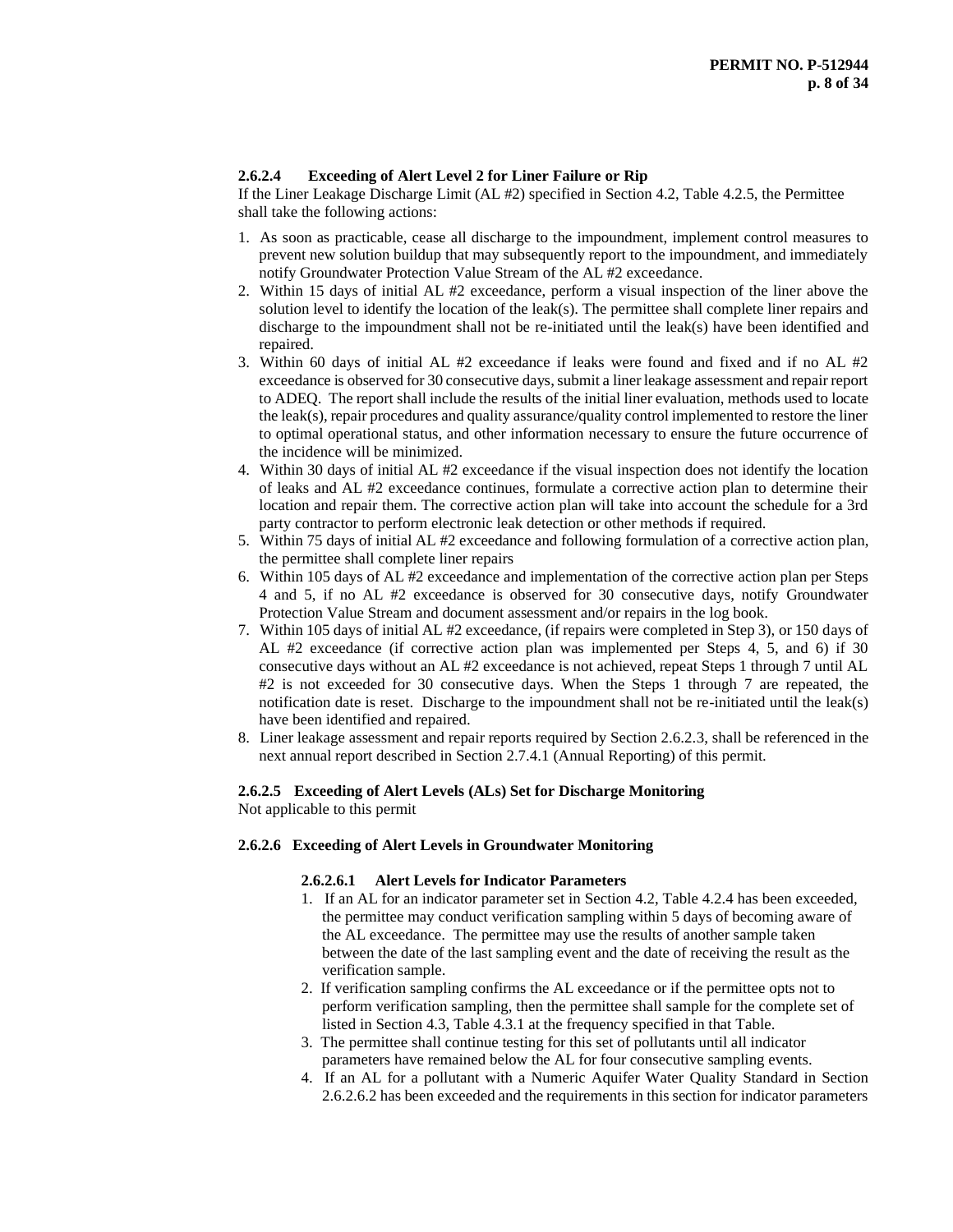continue in the same POC well, the permittee shall resume the monitoring frequency specified in Section 4.2, Table 4.2.4 and follow the requirements set in Section 2.6.2.6.2.

## **2.6.2.6.2 Alert Levels for Pollutants with Numeric Aquifer Water Quality Standards**

- 1. If an AL for a pollutant set in Section 4.2, Table 4.2.4 has been exceeded, the Permittee may conduct verification sampling of the pollutant(s) that exceed their respective AL(s) within five (5) days of becoming aware of an AL exceedance. The permittee may use the results of another sample taken between the date of the last sampling event and the date of receiving the result as verification.
- 2. If verification sampling confirms the AL exceedance or if the Permittee opts not to perform verification sampling, then the permittee shall increase the frequency of monitoring of the pollutant(s) that exceed their respective  $AL(s)$  to monthly. In addition, the permittee shall immediately initiate an investigation of the cause of the AL exceedance, including inspection of all discharging units and all related pollution control devices, review of any operational and maintenance practices that might have resulted in an unexpected discharge, and hydrologic review of groundwater conditions including upgradient water quality.
- 3. The Permittee shall initiate actions identified in the approved contingency plan referenced in Section 5.0 and specific contingency measures identified in Section 2.6 to resolve any problems identified by the investigation which may have led to an AL exceedance. To implement any other corrective action the permittee shall obtain prior approval from ADEQ according to Section 2.6.6. Alternatively, the permittee may submit a technical demonstration, subject to written approval by the Groundwater Protection Value Stream, that although an AL is exceeded, the pollutant(s) that exceed their respective AL(s) are not reasonably expected to cause a violation of an AQL. The demonstration may propose a revised AL or monitoring frequency, for those pollutant(s) that exceed their respective AL(s), for approval in writing by the Groundwater Protection Value Stream.
- 4. Within 30 days after confirmation of an AL exceedance for those pollutant(s), the permittee shall submit the laboratory results to the Groundwater Protection Value Stream along with a summary of the findings of the investigation, the cause of the AL exceedance, and actions taken to resolve the problem.
- 5. Upon review of the submitted report, the Department may amend the permit to require additional monitoring, increased frequency of monitoring, or other actions.
- 6. The increased monitoring for those pollutant(s), required as a result of ALs exceedance may be reduced to the frequency shown for groundwater monitoring in Section 4.2, Table 4.2.4, if the results of three (3) consecutive monthly sampling events demonstrate that parameter(s) does/do not exceed their respective AL(s).
- 7. If the increased monitoring required as a result of an AL exceedance for those pollutant(s), continues for more than six (6) sequential sampling events, the Permittee shall submit a second (2nd) report documenting an investigation of the continued AL exceedance within 30 days of the receipt of laboratory results of the sixth (6th) sampling event.

## **2.6.2.6.3 Alert Levels to Protect Downgradient Users from Pollutants Without Numeric Aquifer Water Quality Standards** Not applicable

 **2.6.2.6.4 Alert Level for Groundwater Level** Not applicable

## **2.6.3 Discharge Limit Violation**

## **2.6.3.1 Surface Impoundments: Liner Failure, Containment Structure Failure, or Unexpected Loss of Fluid for a Reason other than Overtopping**

In the event of overtopping, liner failure, containment structure failure, or unexpected loss of fluid as described in Section 2.3, the permittee shall take the following actions: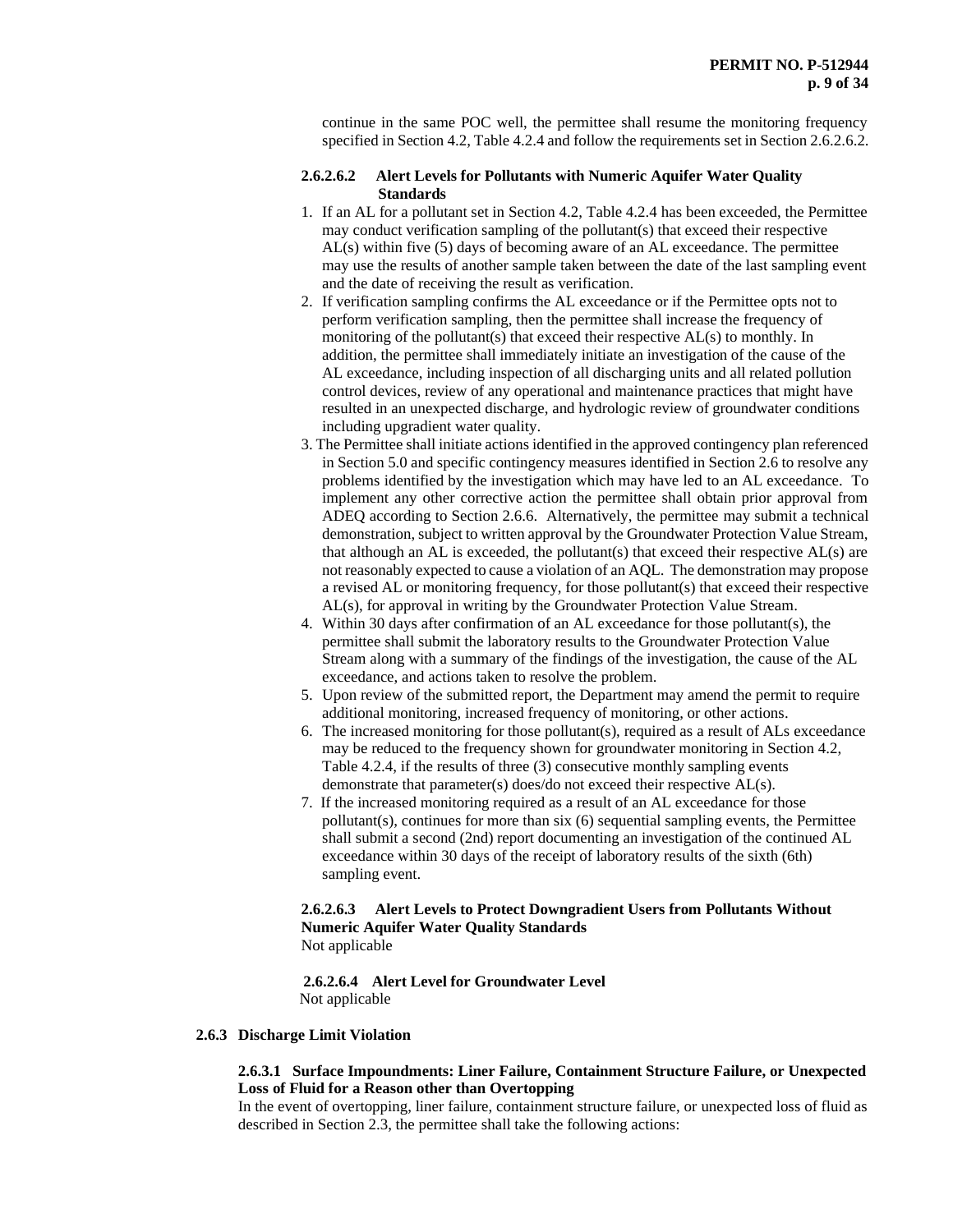- 1. As soon as practicable, cease all discharges as necessary to prevent any further releases to the environment, including removal of any fluid remaining in the impoundment as necessary, and capture and containment of all escaped fluids.
- 2. Within 24-hours of discovery, notify the Groundwater Protection Value Stream.
- 3. Within five (5) days of discovery of a failure estimate the quantity released, collect representative samples of the fluid remaining in affected impoundments and drainage structures, analyze sample(s) according to Section 4.3, Table 4.3.1 and report in accordance with Section 2.7.3 (Permit Violation and AL Status Reporting). In the 30-day report required under Section 2.7.3, include a copy of the analytical results and forward the report to Groundwater Protection Value Stream.
- 4. Within 15 days of discovery, initiate an evaluation to determine the cause for the incident. Identify the circumstances that resulted in the failure and assess the condition of the discharging facility and liner system. Implement corrective actions as necessary to resolve the problems identified in the evaluation. Initiate repairs to any failed liner, system, structure, or other component as needed to restore proper functioning of the discharging facility. The permittee shall not resume discharge to the facility until repairs of any failed liner or structure are performed.

Repair procedures, methods, and materials used to restore the system(s) to proper operating condition shall be described in the facility log/recordkeeping file and available for ADEQ review. Record in the facility log/recordkeeping file the amount of fluid released, a description of any removal method and volume of any fluid removed from the impoundment and/or captured from the release area. The facility log/recordkeeping file shall be maintained according to Section 2.7.2 (Operation Inspection / Log/Recordkeeping File). As soon as practicable, remove fluid remaining in the surface impoundment as necessary to prevent further releases to the subsurface and/or to perform repairs. Record in the facility log/recordkeeping file the amount of fluid removed a description of the removal method, and other disposal arrangements. The facility log/recordkeeping file shall be maintained according to Section 2.7.2 (Operation Inspection / Log/Recordkeeping File).

- 5. Within 30 days of discovery of the incident, submit a report to Groundwater Protection Value Stream as specified in Section 2.7.3. Include a description of the actions performed in Subsections 1 through 5 listed above. Upon review of the report, Groundwater Protection Value Stream may request additional monitoring or remedial actions.
- 6. Within 60 days of discovery, conduct an assessment of the impacts to soil and/or groundwater resulting from the incident. If soil or groundwater is impacted such that it could or did cause or contribute to an exceedance of an AQL at the applicable point of compliance, submit to Groundwater Protection Value Stream, for approval, a corrective action plan to address such impacts, including identification of remedial actions and a schedule for completion of activities. At the approval of ADEQ, the permittee shall implement the approved plan.
- 7. Within 30 days of completion of corrective actions, submit to Groundwater Protection Value Stream, a written report as specified in Section 2.6.6 (Corrective Actions).
- 8. Upon review of the report, ADEQ may amend the permit to require additional monitoring, increased frequency of monitoring, amendments to permit conditions, or other actions.

## **2.6.3.2 Overtopping of a Surface Impoundment**

If overtopping of fluid from a permitted surface impoundment occurs, and results in a discharge pursuant to A.R.S. § 49-201(12), the Permittee shall:

- 1. As soon as practicable, cease all discharges to the surface impoundment to prevent any further releases to the environment.
- 2. Within 24 hours of discovery, notify Groundwater Protection Value Stream.
- 3. Within five (5) days, collect representative samples of the fluid contained in the surface impoundment. Samples shall be analyzed for the parameters specified in Section 4.3, Table 4.3.1. Within 30 days of the incident, submit a copy of the analytical results to Groundwater Protection Value Stream.
- 4. As soon as practicable, remove and properly dispose of excess water in the impoundment until the water level is restored at or below the appropriate freeboard as described in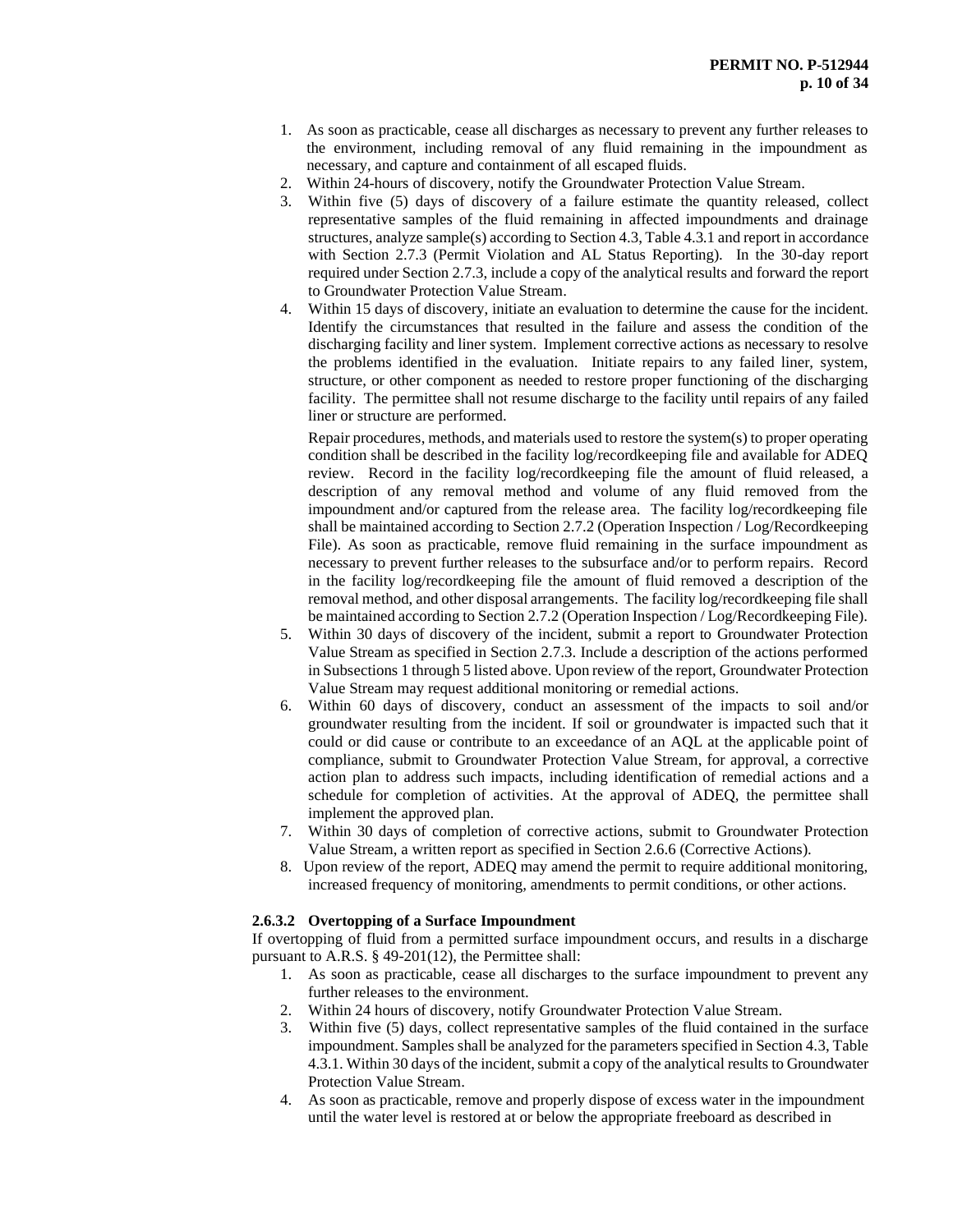Section 4.2, Table 4.2.1. Record in the facility log/recordkeeping file the amount of fluid released, a description of the removal method and volume of any fluid removed from the impoundment and/or captured from the release area. The facility log/recordkeeping file shall be maintained according to Section 2.7.2 (Operation Inspection/LogBook/Recordkeeping File).

5. Within 30 days of discovery, evaluate the cause of the overtopping and identify the circumstances that resulted in the incident. Implement corrective actions and adjust operational conditions as necessary to resolve the problems identified in the evaluation. Repair any systems as necessary to prevent future occurrences of overtopping.

- 6. Within 30 days of discovery of overtopping, submit a report to Groundwater Protection Value Stream as specified in Section 2.7.3(2) (Permit Violation and Alert Level Status Reporting). Include a description of the actions performed in Subsections 1 through 5 listed above. Upon review of the report, Groundwater Protection Value Stream may request additional monitoring or remedial actions.
- 7. Within 60 days of discovery, and based on sampling in Item No. 3 above, conduct an assessment of the impacts to the subsoil and/or groundwater resulting from the incident.
- 8. If soil or groundwater is impacted such that it could cause or contribute to an exceedance of an AQL at the applicable point of compliance, submit to Groundwater Protection Value Stream for approval, a corrective action plan to address such impacts, including identification of remedial actions and/or monitoring, and a schedule for completion of activities. At the direction of Groundwater Protection Value Stream, the permittee shall implement the approved plan.
- 9. Within 30 days of completion of corrective actions, submit to Groundwater Protection Value Stream, a written report as specified in Section 2.6.6 (Corrective Actions). Upon review of the report, Groundwater Protection Value Stream may amend the permit to require additional monitoring, increased frequency of monitoring, amendments to permit conditions, or other actions.

## **2.6.3.3 Inflows of Unexpected Materials to a Surface Impoundment**

If any unexpected materials flow to a permitted surface impoundment, the Permittee shall:

- 1. As soon as practicable, cease all unexpected inflows to the surface impoundment(s).
- 2. Within 24-hours of discovery, notify the Groundwater Protection Value Stream.
- 3. Within five (5) days of the incident, identify the source of the material and determine the cause for the inflow. Characterize the unexpected material and contents of the affected impoundment, and evaluate the volume and concentration of the material to determine if it is compatible with the surface impoundment liner. Based on the evaluation of the incident, repair any systems or equipment and/or adjust operations, as necessary to prevent future occurrences of inflows of unexpected materials.
- 4. Within 30 days of an inflow of unexpected materials, submit a report to Groundwater Protection Value Stream as specified in Section 2.7.3(2) (Permit Violation and Alert Level Status Reporting). Include a description of the actions performed in Subsections 1 through 3 listed above.
- 5. Upon review of the report, Groundwater Protection Value Stream may amend the permit to require additional monitoring, increased frequency of monitoring, amendments to permit conditions, mitigation, or other actions.

# **2.6.3.4 Slope and Berm Failures**

If a slope or berm failure occurs, which affects the ability of the facility to operate in accordance with this permit or results in an unauthorized discharge, the permittee shall promptly close the active area in the vicinity of the failure, and conduct a field investigation of the failure to analyze its origin and extent, its impact on the facility operations, temporary and permanent repairs and changes in operational plans considered necessary. Within 30 days of a slope or berm failure, the permittee shall submit a written report, which includes the documentation specified in Section 2.7. 3 (Permit Violation and Alert Level Status Reporting) of this permit. The permittee shall initiate the actions necessary to mitigate the impacts of the failure, consistent with Department approval.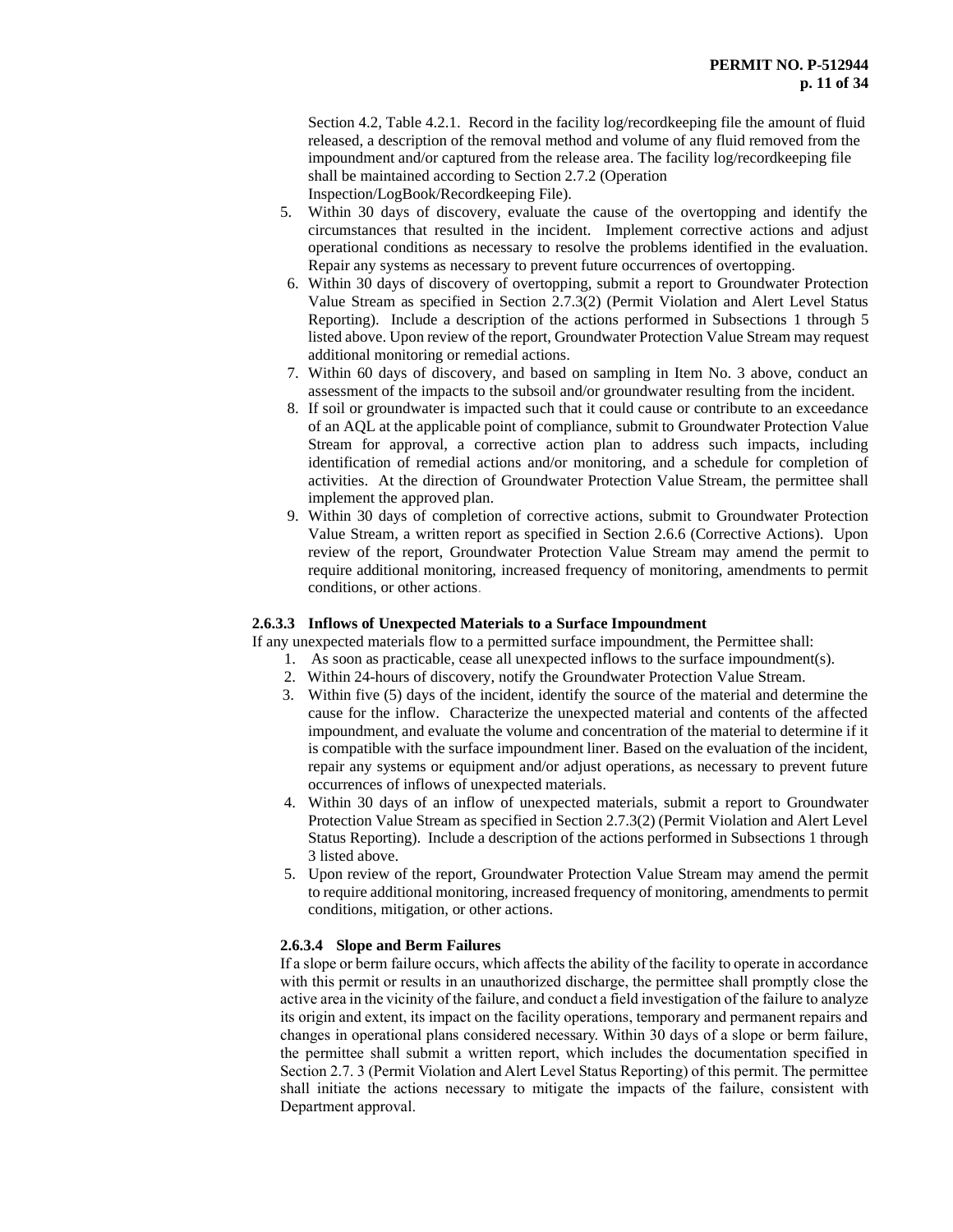## **2.6.4 Aquifer Quality Limit Violation**

- 1. If an AQL set in Section 4.2 Table 4.2.4 has been exceeded, the permittee may conduct verification sampling for those pollutant(s) that were above their respective AQL(s) within five (5) days of becoming aware of the AQL exceedance. The permittee may use the results of another sample taken between the date of the last sampling event and the date of receiving the result as verification.
- 2. If verification sampling confirms that the AQL is violated for those pollutant(s) that were above their respective AQL(s) or if the permittee opts not to perform verification sampling, then the permittee shall increase the frequency of monitoring for those pollutant(s) that were above their respective AQL(s) to monthly. In addition, the permittee shall immediately initiate an evaluation for the cause of the violation, including inspection of all discharging units and all related pollution control devices, and review of any operational and maintenance practices that might have resulted in unexpected discharge.

The permittee also shall submit a report according to Section 2.7.3(2), which includes a summary of the findings of the investigation, the cause of the violation, and actions taken to resolve the problem. A verified exceedance of an AQL will be considered a violation unless the permittee demonstrates within 90 days or a longer time period if agreed to by Groundwater Protection Value Stream that the exceedance was not caused or contributed to by pollutants discharged from the facility. Unless the permittee has demonstrated that the exceedance was not caused or contributed to by pollutants discharged from the facility, the permittee shall consider and Groundwater Protection Value Stream may require corrective action that may include control of the source of discharge, cleanup of affected soil, surface water or groundwater, and mitigation of the impact of pollutants on existing uses of the aquifer. Corrective actions shall either be specifically identified in this permit, included in the Groundwater Protection Value Stream approved contingency plan, or separately approved according to Section 2.6.6.

- 3. Upon review of the submitted report, the Department may amend the permit to require additional monitoring, increased frequency of monitoring, or other actions.
- 4. The permittee shall notify any downstream or downgradient users who may be directly affected by the discharge.

## **2.6.5 Emergency Response and Contingency Requirements for Unauthorized Discharges pursuant to A.R.S. § 49-201(12) and pursuant to A.R.S. § 49-241 That Are Not Addressed Elsewhere in Section 2.6**

## **2.6.5.1 Duty to Respond**

The permittee shall act immediately to correct any condition resulting from a discharge pursuant to A.R.S. § 49-201(12) if that condition could pose an imminent and substantial endangerment to public health or the environment.

## **2.6.5.2 Discharge of Hazardous Substances or Toxic Pollutants**

In the event of any unauthorized discharge pursuant to A.R.S. **§** 49-201(12) of suspected hazardous substances (A.R.S. **§** 49-201(19)) or toxic pollutants (A.R.S. **§** 49-243(I)) on the facility site, the permittee shall promptly isolate the area and attempt to identify the discharged material. The permittee shall record information, including name, nature of exposure and follow-up medical treatment, if necessary, on persons who may have been exposed during the incident. The permittee shall notify the Groundwater Protection Value Stream within 24 hours upon discovering the discharge of hazardous material which (a) has the potential to cause an AWQS or AQL to be exceeded, or (b) could pose an endangerment to public health or the environment.

#### **2.6.5.3 Discharge of Non-hazardous Materials**

In the event of any unauthorized discharge pursuant to A.R.S. **§** 49-201(12) of non-hazardous materials from the facility, the permittee shall promptly attempt to cease the discharge and isolate the discharged material. Discharged material shall be removed and the site cleaned up as soon as possible. The permittee shall notify the Groundwater Protection Value Stream within 24 hours of discovering the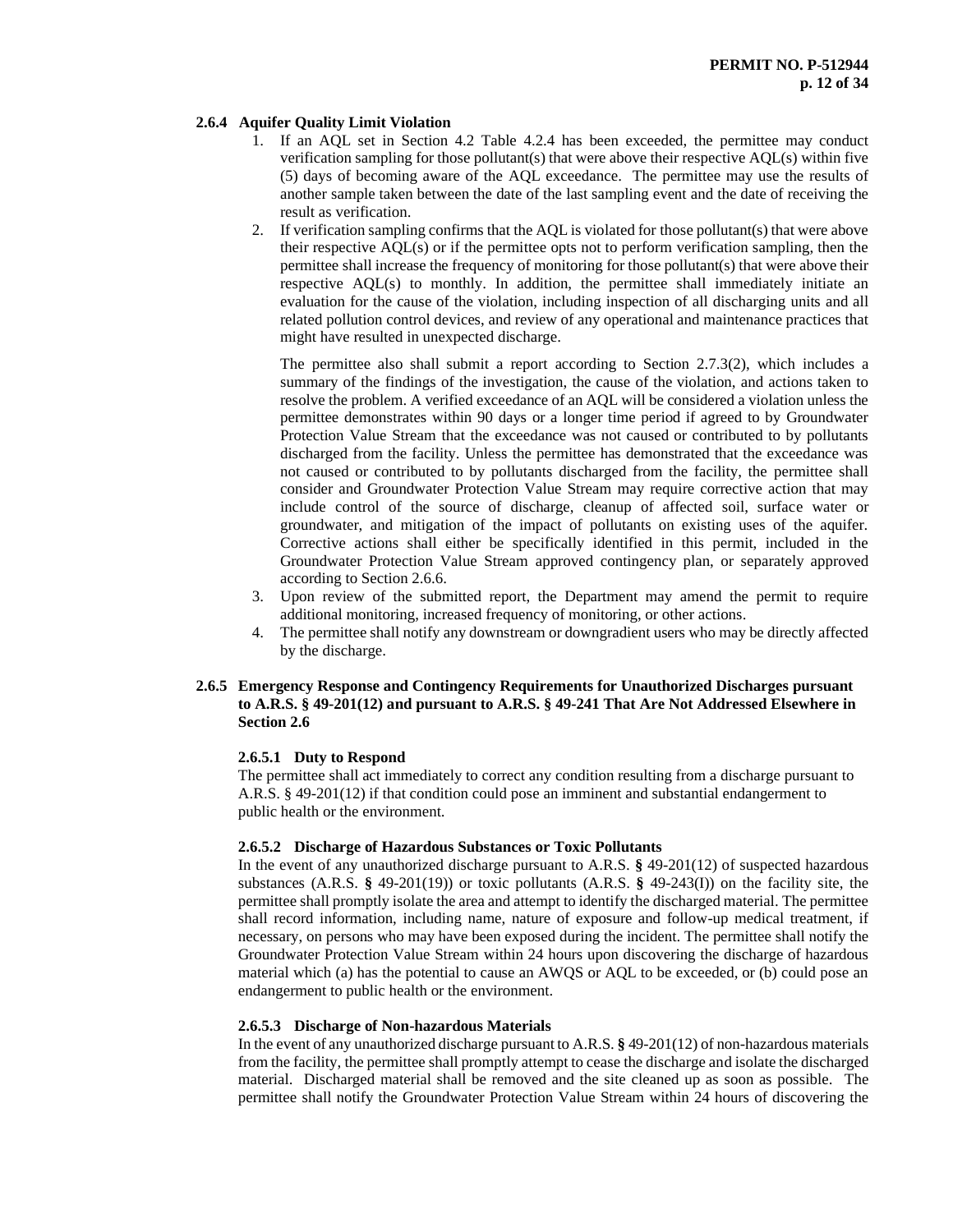discharge of non-hazardous material which has the potential to cause an AQL exceedance, or could pose an endangerment to public health or the environment.

## **2.6.5.4 Reporting Requirements**

The permittee shall submit a written report for any unauthorized discharges required to be reported under Sections 2.6.5.2 and 2.6.5.3 to the Groundwater Protection Value Stream within 30 days of the discharge or as required by subsequent ADEQ action. The report shall summarize the event, including any human exposure, and facility response activities and include all information specified in Section 2.7.3. If a notice is issued by ADEQ subsequent to the discharge notification, any additional information requested in the notice shall also be submitted within the time frame specified in the notice. Upon review of the submitted report, ADEQ may require additional monitoring or corrective actions.

## **2.6.6 Corrective Actions**

Specific contingency measures identified in Section 2.6 have already been approved by ADEQ and do not require written approval to implement.

With the exception of emergency response actions taken under Section 2.6.5, the permittee shall obtain written approval from the Groundwater Protection Value Stream prior to implementing a corrective action to accomplish any of the following goals in response to exceedance of an AL or violation of an AQL, DL, or other permit condition:

- 1. Control of the source of an unauthorized discharge;
- 2. Soil cleanup;
- 3. Cleanup of affected surface waters;
- 4. Cleanup of affected parts of the aquifer;
- 5. Mitigation to limit the impact of pollutants on existing uses of the aquifer.

Within 30 days of completion of any corrective action, the operator shall submit to the Groundwater Protection Value Stream, a written report describing the causes, impacts, and actions taken to resolve the problem.

## **2.7 Reporting and Recordkeeping Requirements**

**[A.R.S. § 49-243(K)(2) and A.A.C. R18-9-A206(B) and R18-9-A207]**

#### **2.7.1 Self-Monitoring Report Form**

- 1. The permittee shall complete the Self-Monitoring Reporting Forms (SMRFs) through the myDEQ online reporting system.
- 2. The permittee shall complete the SMRF to the extent that the information reported may be entered on the form. If no information is required during a reporting period, the permittee shall enter "not required" on the form, include an explanation.
- 3. The tables contained in Section 4.2 list the monitoring parameters and the frequencies for reporting results on the SMRF:
	- Table 4.2.4 Groundwater Compliance Monitoring

The parameters listed in the above-identified tables from Section 4.2 are the only parameters for which SMRF reporting is required.

# **2.7.2 Operation Inspection / Log Book Recordkeeping**

A signed copy of this permit shall be maintained at all times at the location where day-to-day decisions regarding the operation of the facility are made. A log book (paper copies, forms, or electronic data) of the inspections and measurements required by this permit shall be maintained at the location where day-to-day decisions are made regarding the operation of the facility. The log book shall be retained for ten years from the date of each inspection, and upon request, the permit and the log book shall be made immediately available for review by ADEQ personnel. The information in the log book shall include, but not be limited to, the following information as applicable:

- 1. Name of inspector;
- 2. Date and time inspection was conducted;
- 3. Condition of applicable facility components;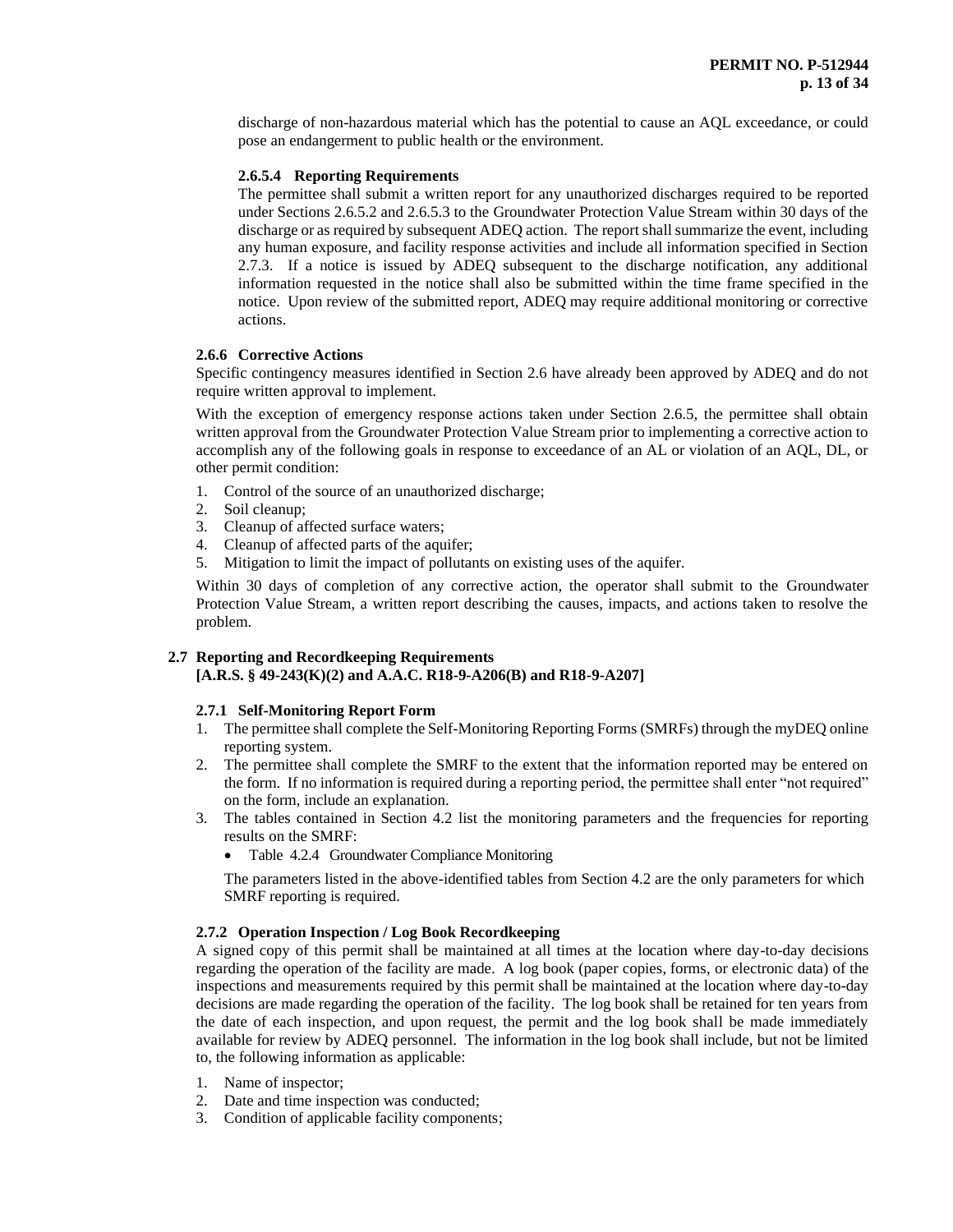- 4. Any damage or malfunction, and the date and time any repairs were performed;
- 5. Documentation of sampling date and time; and
- 6. Any other information required by this permit to be entered in the log book.

Monitoring records for each measurement shall comply with A.A.C. R18-9-A206(B)(2).

# **2.7.3 Permit Violation and Alert Level Status Reporting**

- 1. The permittee shall notify the Groundwater Protection Value Stream in writing within five (5) days (except as provided in Section 2.6.5) of becoming aware of a violation of any permit condition, discharge limitation or of an AL exceedance for which notification requirements are not specified in Sections 2.6.2 through 2.6.5.
- 2. The permittee shall submit a written report to the Groundwater Protection Value Stream within 30 days of becoming aware of the violation of any permit condition or discharge limitation. The report shall document all of the following:
	- a. Identification and description of the permit condition for which there has been a violation and a description of the cause;
	- b. The period of violation including exact date(s) and time(s), if known, and the anticipated time period during which the violation is expected to continue;
	- c. Any corrective action taken or planned to mitigate the effects of the violation, or to eliminate or prevent a recurrence of the violation;
	- d. Any monitoring activity or other information which indicates that any pollutants would be reasonably expected to cause a violation of an AWQS;
	- e. Proposed changes to the monitoring which include changes in constituents or increased frequency of monitoring; and
	- f. Description of any malfunction or failure of pollution control devices or other equipment or processes.

## **2.7.4 Operational, Other or Miscellaneous Reporting**

## **2.7.4.1 Annual Report**

If an Alert Level #1 or Alert Level #2 has been exceeded as discussed in Sections 2.6.2.3 and 2.6.2.4, the permittee shall submit an annual report that summarizes the results of the liner assessment. The Liner Leakage Assessment Report shall also include information including but not limited to the following: number and location of holes identified; a table summarizing the exceedances including the frequency and quantity of fluid removed, and corrective actions taken.

When required the annual report is to be submitted by January 30 of each year to cover activities from January 1 through December 31st of the previous year, consistent with Section 2.7.6.

## **2.7.4.2 Pregnant Solution Pond Characterization Report**

The permittee shall submit a Pregnant Solution Pond characterization/monitoring report to the Groundwater Protection Value Stream. The report shall include copies of all laboratory analytical reports, field notes, the QA/QC limits used in collection and analysis of the samples.

# **2.7.4.3 Well Installation Reports**

A well installation report shall be submitted to the Groundwater Protection Value Stream in accordance with Section 3.0, Compliance Schedule, item 3.7 Each well installation report shall be completed in accordance with A.A.C. R12-15-801 et seq. and consist of the following:

- Copies of Arizona Dept. of Water Resources (ADWR) Notice of Intent and all related submittals to ADWR;
- Boring log and well as-built diagram;
- Total depth of well measured after installation;
- Top of well casing or sounding tube (whichever is used as the fixed reference measuring point) and ground surface elevation;
- Depth to groundwater;
- Geophysical logging reports and subsurface sampling results, if any;
- Description of well drilling method;
- Description of well development method;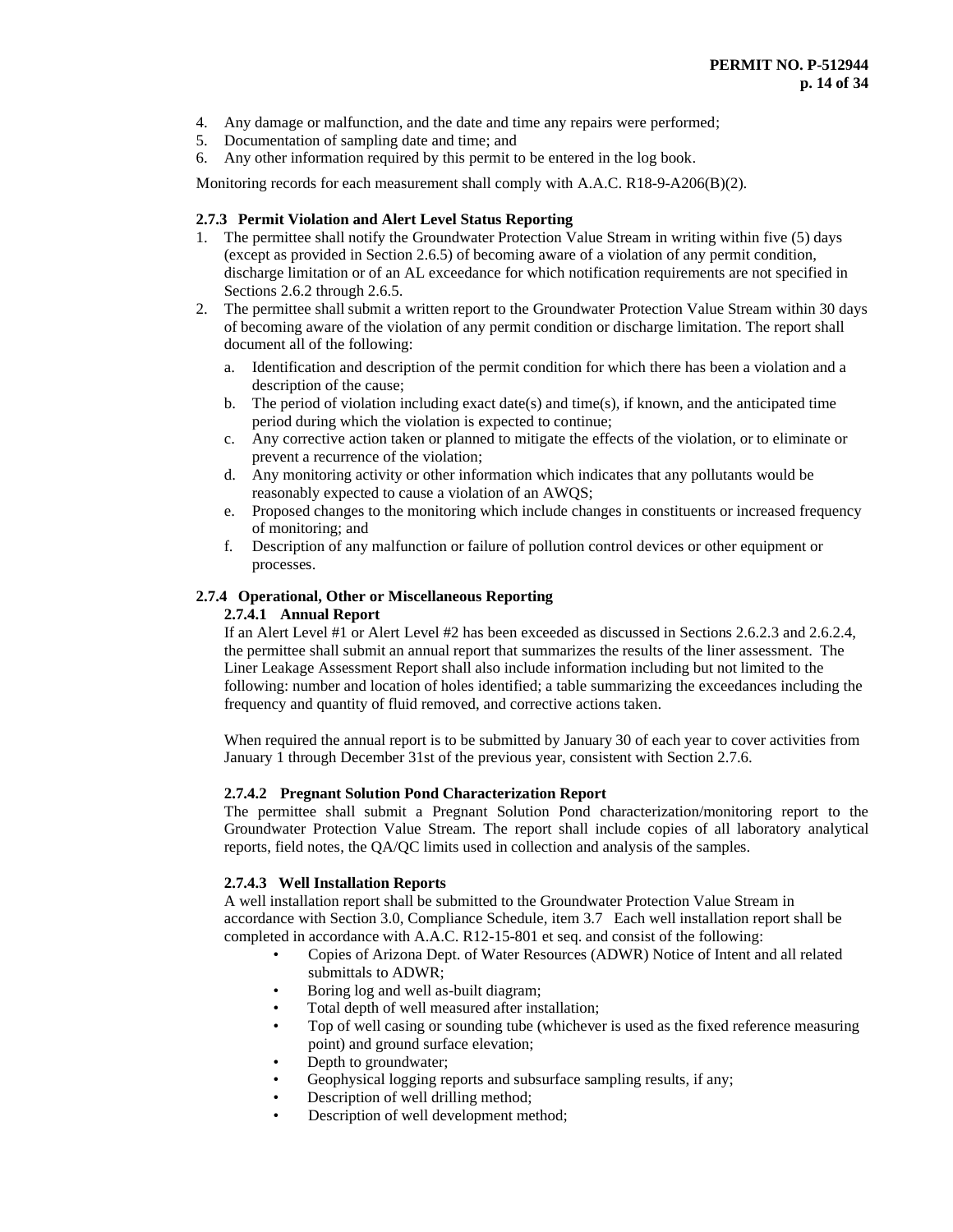- If dedicated sampling equipment installed, details on the equipment and at what depth the equipment was installed;
- Summary of analytical results for initial groundwater sample collected after installation;
	- Corresponding analytical data sheets; and
- GPS coordinates for each new well.

# **2.7.4.4 Ambient Groundwater Quality Report**

 The permittee shall submit an APP amendment application along with ambient groundwater monitoring report as required in accordance with the Section 3.0, Compliance Schedule Item # 3.9. The Ambient Groundwater Monitoring Report shall be submitted for POC well installed that are incorporated into the monitoring program of this permit. The report shall include summary tables of all groundwater quality data collected during the ambient groundwater monitoring period.

Ambient Groundwater Monitoring Report shall include the following:

- Laboratory analytical reports
- Field notes, data sheets and an assessment of groundwater flow
- QA/QC limits used in collection and analysis of the samples
- statistical calculations of ALs and AQLs for the POC wells,
- An assessment of outlier data points as provided in 2.5.3.2.1 (Alert Levels for POC well).

## **2.7.5 Reporting Location**

All Self-Monitoring Report Forms (SMRFs) shall be submitted through the myDEQ portal at[:http://www.azdeq.gov/welcome-mydeq](http://www.azdeq.gov/welcome-mydeq)

All other documents required by this permit to be submitted to the Groundwater Protection Value Stream shall be directed to:

Arizona Department of Environmental Quality Groundwater Protection Value Stream Mail Code 5415B-3 1110 West Washington Street Phoenix, Arizona 85007 Phone (602) 771-4449

## **2.7.6 Reporting Deadline**

The following table lists the due dates:

| Monitoring conducted during quarter: | <b>Quarterly Report due by:</b> |
|--------------------------------------|---------------------------------|
| January-March                        | April 30                        |
| April-June                           | July 30                         |
| July-September                       | October 30                      |
| October-December                     | January 30                      |

| <b>Monitoring conducted Semi Annually:</b> | <b>Semi Annual Report due by:</b> |  |
|--------------------------------------------|-----------------------------------|--|
| Semi-Annual: January-June                  | July 30                           |  |
| Semi-Annual: July-December                 | January 30                        |  |

# **2.7.7 Changes to Facility Information in Section 1.0**

The Groundwater Protection Value Stream shall be notified within ten days of any change of facility information including Facility Name, Permittee Name, Mailing or Street Address, Facility Contact Person, or Emergency Telephone Number.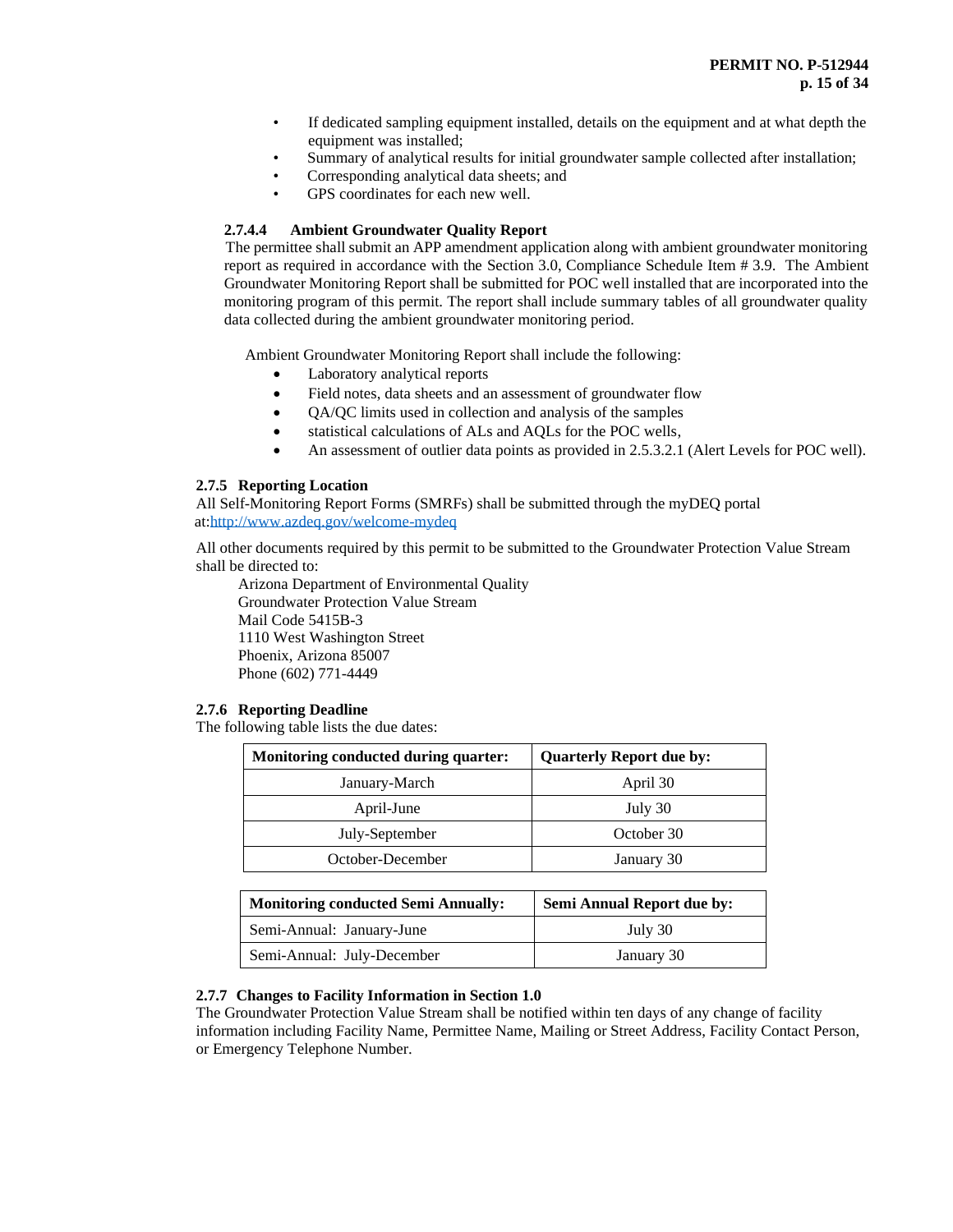## **2.8 Temporary Cessation [A.R.S. § 49-243(K)(8) and A.A.C. R18-9-A209(A)]**

The permittee shall give written notice to the Groundwater Protection Value Stream before ceasing operation of the facility for a period of 60 days or greater. The permittee shall take the following measures upon temporary cessation:

• Submittal of Self-Monitoring Report Forms (SMRFs) is still required; report "temporary cessation" in the comment section.

At the time of notification the permittee shall submit for ADEQ approval a plan for maintenance of discharge control systems and for monitoring during the period of temporary cessation. Immediately following ADEQ approval, the permittee shall implement the approved plan. If necessary, ADEQ shall amend permit conditions to incorporate conditions to address temporary cessation. During the period of temporary cessation, the permittee shall provide written notice to the Groundwater Protection Value Stream of the operational status of the facility every three years. If the permittee intends to permanently cease operation of any facility, the permittee shall submit closure notification, as set forth in Section 2.9 below.

# **2.9 Closure [A.R.S. §§ 49-243(K)(6), 49-252 and A.A.C. R18-9-A209(B)]**

For a facility addressed under this permit, the permittee shall give written notice of closure to the Groundwater Protection Value Stream of the intent to cease operation without resuming activity for which the facility was designed or operated. Submittal of SMRFs is still required; report "closure in process" in the comment section.

## **2.9.1 Closure Plan**

Within 90 days following notification of closure, the permittee shall submit for approval to the Groundwater Protection Value Stream, a closure plan which meets the requirements of A.R.S. § 49-252 and A.A.C. R18-9-A209(B)(3).

If the closure plan achieves clean-closure immediately, ADEQ shall issue a letter of approval to the permittee. If the closure plan contains a schedule for bringing the facility to a clean-closure configuration at a future date, ADEQ may incorporate any part of the schedule as an amendment to this permit.

## **2.9.2 Closure Completion**

Upon completion of closure activities, the permittee shall give written notice to the Groundwater Protection Value Stream indicating that the approved closure plan has been implemented fully and providing supporting documentation to demonstrate that clean-closure has been achieved (soil sample results, verification sampling results, groundwater data, as applicable). If clean-closure has been achieved, ADEQ shall issue a letter of approval to the permittee at that time. If any of the following conditions apply, the permittee shall follow the terms of post-closure stated in this permit:

- 1. Clean-closure cannot be achieved at the time of closure notification or within one year thereafter under a diligent schedule of closure actions;
- 2. Further action is necessary to keep the facility in compliance with the AWQS at the applicable POC or, for any pollutant for which the AWQS was exceeded at the time this permit was issued, further action is necessary to prevent the facility from further degrading the aquifer at the applicable POC with respect to that pollutant;
- 3. Activities are necessary to verify that actions or controls specified as closure requirements in an approved closure plan or strategy are routinely inspected or maintained;
- 4. Remedial, mitigative or corrective actions or controls are necessary to comply with A.R.S. § 49- 201(30) and Title 49, Chapter 2, Article 3; and
- 5. Further action is necessary to meet property use restrictions.

## **2.10 Post-closure [A.R.S. §§ 49-243(K)(6), 49-252 and A.A.C. R18-9 A209(C)]**

Post-closure requirements shall be established based on a review of facility closure actions and will be subject to review and approval by the Groundwater Protection Value Stream.

In the event clean-closure cannot be achieved pursuant to A.R.S. § 49-252, the permittee shall submit for approval to the Groundwater Protection Value Stream a post-closure plan that addresses post-closure maintenance and monitoring actions at the facility. The post-closure plan shall meet all requirements of A.R.S. §§ 49-201(30) and 49-252 and A.A.C. R18-9-A209(C). Upon approval of the post-closure plan, this permit shall be amended or a new permit shall be issued to incorporate all post-closure controls and monitoring activities of the post-closure plan.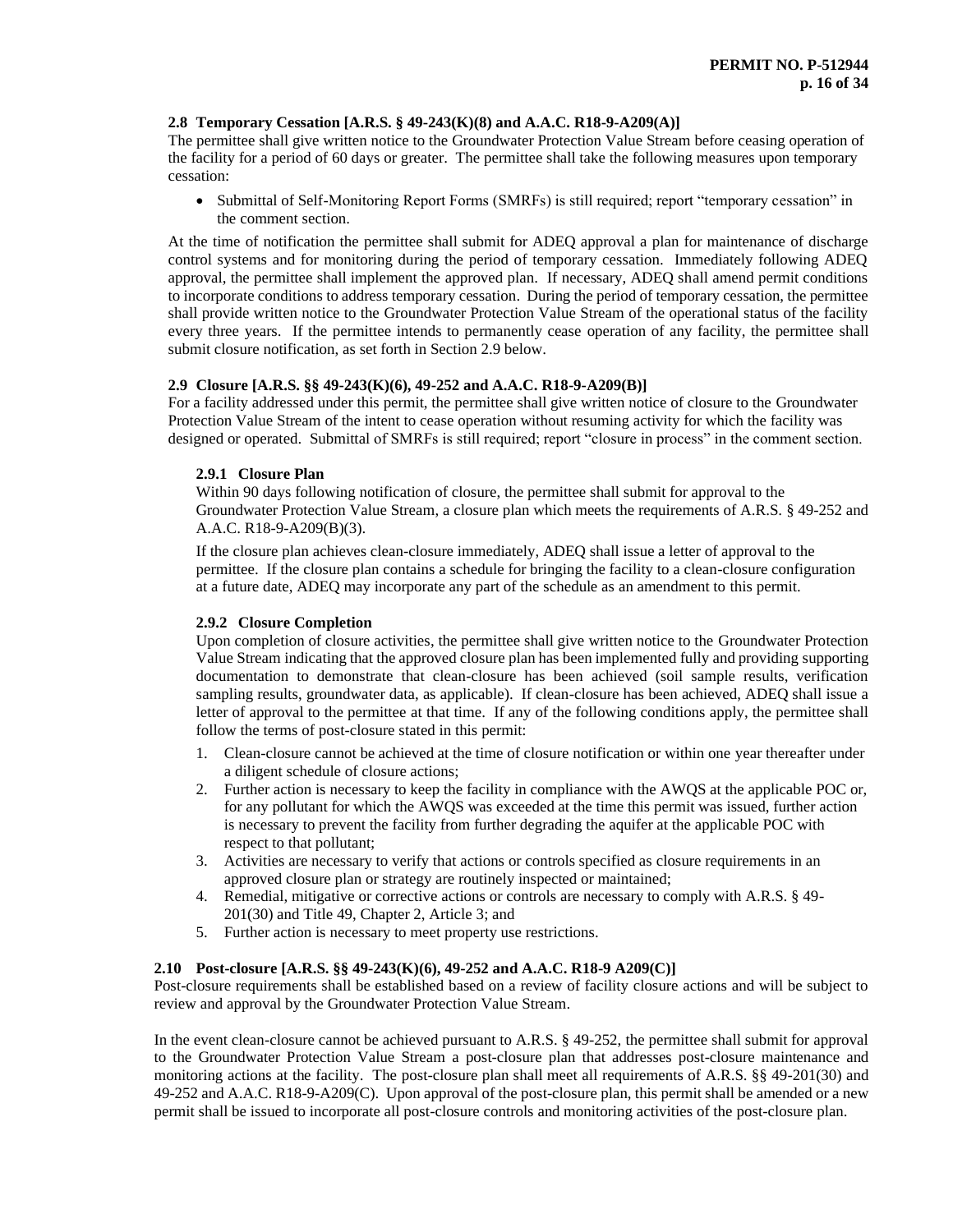## **2.10.1 Post-Closure Plan**

The post-closure plan must assure, to the greatest extent practicable, that any reasonable probability of further discharge from the facility, and of exceeding AWQSs at the applicable POCs, are eliminated. If a modified post-closure plan is deemed to be necessary, the modified plan shall describe all of the following:

- 1. The duration of the post-closure care;
- 2. The monitoring procedures to be implemented by the permittee, including monitoring frequency, type, and location;
- 3. A description of the operating and maintenance procedures to be implemented for aquifer quality protection devices, such as liners, treatment systems, pump back systems, and monitoring wells;
- 4. A schedule and description of physical inspections to be conducted at the facility following closure;
- 5. An estimate of the cost of post-closure maintenance and monitoring; and
- 6. A description of limitations on future land or water uses, or both, at the facility site as a result of facility operations.

## **2.10.2 Post-Closure Completion**

The permittee shall notify the Groundwater Protection Value Stream in writing when post-closure activities have been completed. Upon completion of post-closure activities the permittee shall submit a report to the Groundwater Protection Value Stream summarizing the results of all post-closure activities in the approved post-closure plan including maintenance and monitoring. The report should detail whether additional postclosure monitoring is needed or no further monitoring is needed and all closure requirements have been met.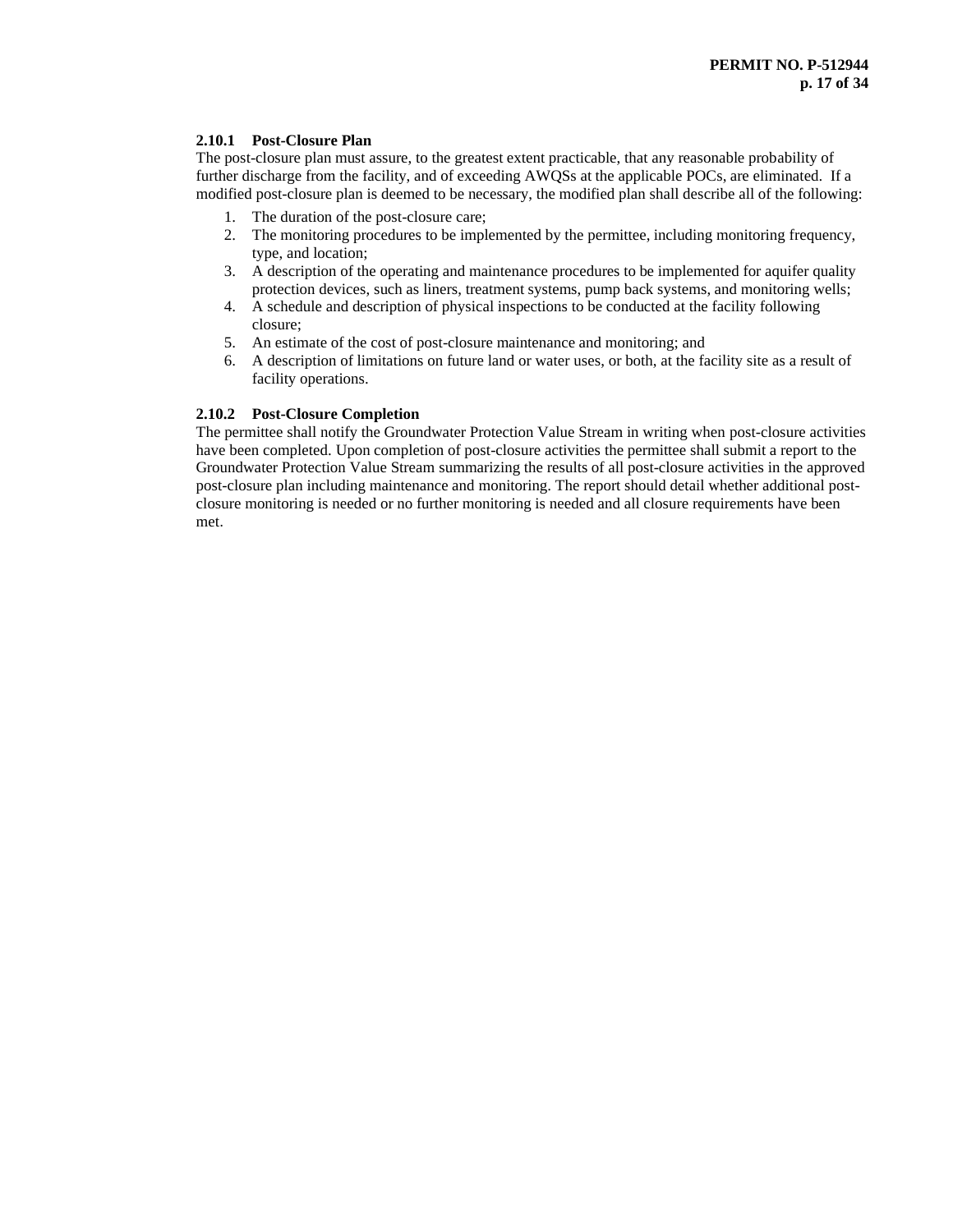# **3.0 COMPLIANCE SCHEDULE [A.R.S. § 49-243(K)(5) and A.A.C. R18-9-A208]**

Unless otherwise indicated, for each compliance schedule item listed below, the permittee shall submit the required information to the Groundwater Protection Value Stream.

| No. | <b>Description</b>                                                                                                                                                                                                                                                                                                                                                                                                                                                                                                                                                                                                                                                                                                       | Due by:                                                                               | Permit<br><b>Amendment</b><br><b>Required?</b> |
|-----|--------------------------------------------------------------------------------------------------------------------------------------------------------------------------------------------------------------------------------------------------------------------------------------------------------------------------------------------------------------------------------------------------------------------------------------------------------------------------------------------------------------------------------------------------------------------------------------------------------------------------------------------------------------------------------------------------------------------------|---------------------------------------------------------------------------------------|------------------------------------------------|
| 3.1 | The financial assurance mechanism listed in Section 2.1, Financial<br>Capability, is being maintained as per A.R.S. 49-243.N.4 and A.A.C.<br>R18-9-A203(H) for all estimated closure and post-closure costs<br>including updated costs submitted under Section 3.0, No. 2 below.<br>The demonstration shall include a statement that the closure and<br>post-closure strategy has not changed, the discharging facilities listed<br>in the permit have not been altered in a manner that would affect the<br>closure and post-closure costs, and discharging facilities have not<br>been added. The demonstration shall also include information in<br>support of a Cash Deposit as required in A.A.C. R18-9-A203(C)(7). | April 30, 2026 and<br>every 6 years<br>thereafter; for the<br>duration of the permit. | N <sub>o</sub>                                 |
| 3.2 | The permittee shall submit updated cost estimates for facility closure<br>and post-closure, as per A.A.C. R18-9-A201(B)(5) and A.R.S. 49-<br>243.N.2.a, and an updated financial assurance demonstration for the<br>updated cost estimate as per A.A.C. R18-9-A203(C)(7).                                                                                                                                                                                                                                                                                                                                                                                                                                                | April 30, 2026 and<br>every 6 years<br>thereafter; for the<br>duration of the permit. | Yes                                            |
| 3.3 | Permittee shall submit a Construction Quality Assurance (CQA)<br>Report following construction of the Heap Leach Pad and Pregnant<br>Solution Pond. The CQA Report shall document that the Heap<br>Leach Pad and Pregnant Solution Pond were built in accordance with<br>the final technical documents, and shall include as-built design<br>drawings and the results of all required quality assurance and quality<br>control (QA/QC) testing.                                                                                                                                                                                                                                                                          | Within 90 days after<br>completion of<br>construction of each<br>facility             | N <sub>0</sub>                                 |
| 3.4 | As per Appendix E3 of the application, the permittee shall conduct a<br>stability analysis of the Heap Leach Pad to include scenarios<br>modeling saturated zones of varying thicknesses at the bottom of the<br>pad and at mid-height of the pad, extending across the entire pad<br>footprint, and provide the results to ADEQ.<br>If significant fines content is introduced into the heap leach ore, the<br>free draining assumption may become invalid. Further stability<br>analyses would be required to assess the stability of the saturated<br>heap leach ore pile.                                                                                                                                            | Prior to placement of<br>material on the Heap<br>Leach Pad                            | N <sub>o</sub>                                 |
| 3.5 | The permittee shall collect representative fluid samples from the<br>Pregnant Solution Pond per Section 2.5.2.1 and analyzed for the<br>constituents listed in Section 4.2, Table 4.2.2 of this permit, within<br>ninety (90) days of the start-up of leaching operations. The results<br>shall be reported according to the terms specified in Section 2.7.4.2,<br>within 30 days of receipt of the laboratory analytical results to the<br><b>Groundwater Protection Value Stream</b>                                                                                                                                                                                                                                  | Within ninety (90) days<br>of the start-up of<br>leaching operations                  | N <sub>o</sub>                                 |
| 3.6 | The permittee shall install the POC well in accordance with all<br>Arizona Department of Water Resources (ADWR) requirements.                                                                                                                                                                                                                                                                                                                                                                                                                                                                                                                                                                                            | Within ninety (90) days<br>issuance of the APP.                                       | N <sub>o</sub>                                 |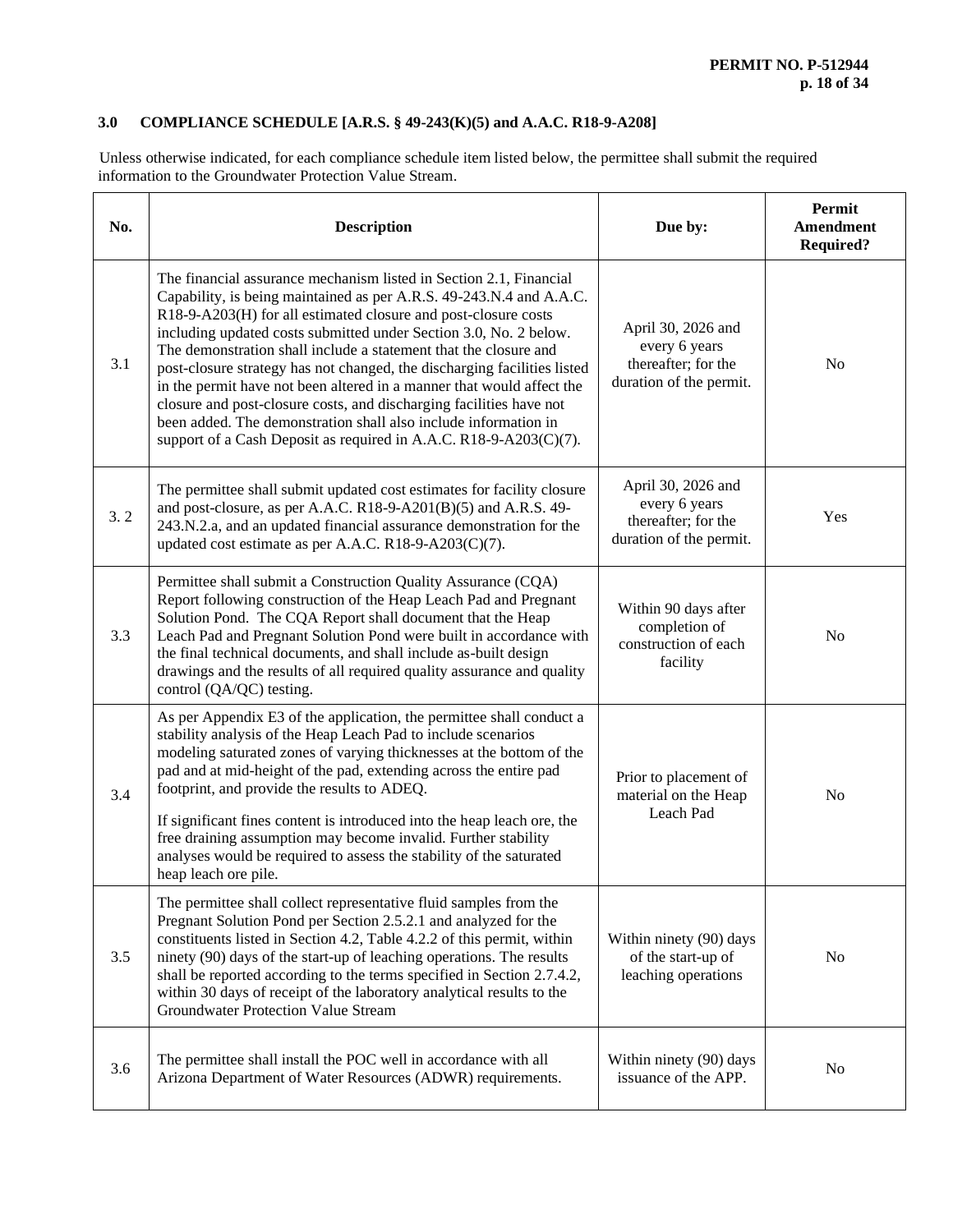| 3.7 | The permittee shall submit the well-installation report as required in<br>Sections 2.7.4.3 to the Groundwater Protection Value Stream for<br>Approval.                                                                                                      | Within 60 days of the<br>POC Well installation                                                                                                                        | N <sub>0</sub> |
|-----|-------------------------------------------------------------------------------------------------------------------------------------------------------------------------------------------------------------------------------------------------------------|-----------------------------------------------------------------------------------------------------------------------------------------------------------------------|----------------|
| 3.8 | The permittee shall initiate twelve (12) rounds of monthly ambient<br>groundwater quality monitoring for the POC well per Section 4.2,<br>Table 4.2.3.                                                                                                      | Within 30 days of the<br>installation of the POC<br>well                                                                                                              | N <sub>0</sub> |
| 3.9 | The permittee shall submit an APP amendment application along<br>with Ambient Groundwater Monitoring Report to establish ALs and<br>AQLs for POC well. The Ambient Groundwater Monitoring Report<br>shall include information described in Section 2.7.4.4. | Within 90 days of<br>receipt of all ambient<br>groundwater<br>monitoring laboratory<br>data                                                                           | <b>Yes</b>     |
| 4.0 | The permittee shall begin compliance groundwater monitoring for<br>the POC well under Section 4.2, Table 4.2.4.                                                                                                                                             | The first compliance<br>groundwater sample<br>shall be collected<br>within 60 days after the<br>eighth ambient<br>groundwater sampling<br>round has been<br>completed | N <sub>0</sub> |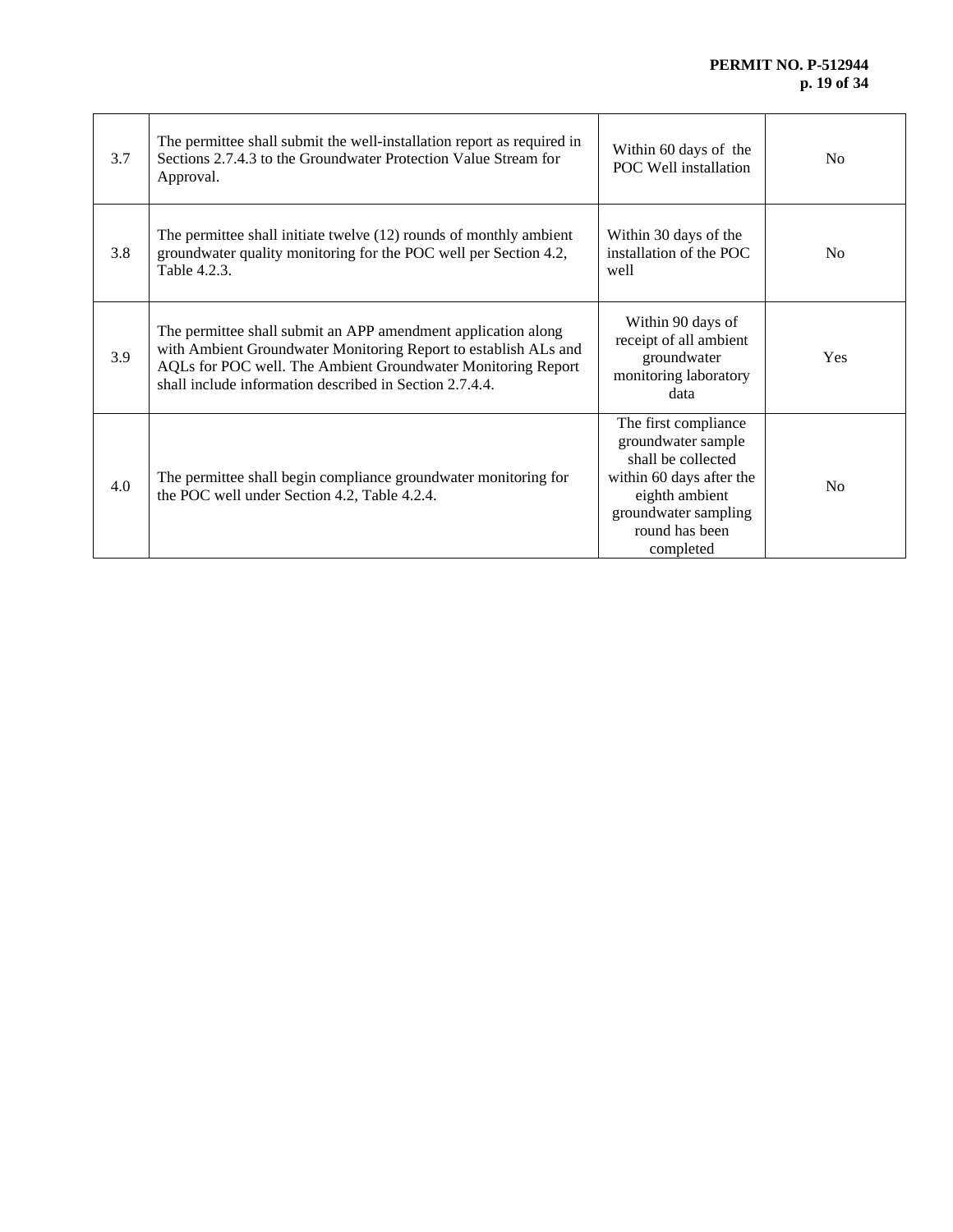# **TABLES OF MONITORING REQUIREMENTS**

# **4.1 FACILITY DESIGN INFORMATION**

Table 4.1.1 Permitted Facilities and BADCT

# **4.2 COMPLIANCE AND OPERATIONAL MONITORING**

- Table 4.2.1 Facility Inspection Monitoring (Log Book)
- Table 4.2.2 Discharge Characterization (Pregnant Solution Pond)
- Table 4.2.3 Ambient Groundwater Monitoring
- Table 4.2.4 Groundwater Quality Monitoring
- Table 4.2.5 Leak Collection and Removal System Monitoring (Log Book)

## **4.3 Contingency Monitoring**

Table 4.3.1 Compliance Discharge Characterization for BADCT Failures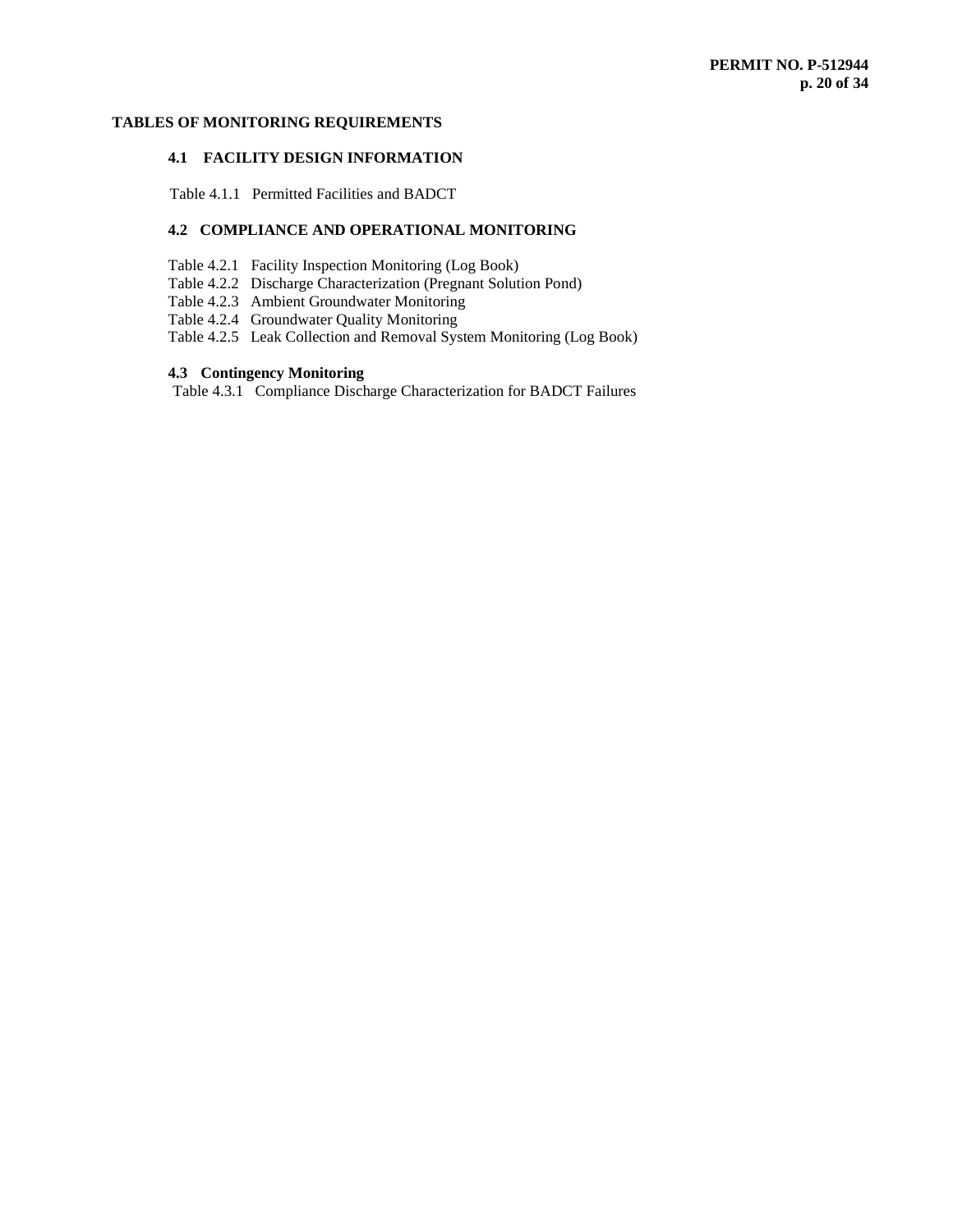## **4.0 TABLES OF MONITORING REQUIREMENTS and BADCT DEMONSTRATIONS**

## **4.1 FACILITY DESIGN INFORMATION**

# **Table 4.1.1 Permitted Facilities and BADCT**

#### **Heap Leach Pad:**

This facility will cover an area of approximately 314,000 square feet, and contain approximately 242,000 cubic yards of existing gold bearing ores and tailings. The ore and tailings will be consolidated into controlled areas prior to being sized and placed on the lined leach pad. The liner system for the leach pad shall be placed on 6 inches of prepared subgrade. The bottom liner shall consist of 30-mil scrim laminated low-density polyethylene (LDPE) with LDPE film geomembrane that is equivalent to 60 mil HDPE geomembrane. The upper liner shall consist of an ultra violet (UV) resistant 45-mil double scrim high-density polyethylene (HDPE) with LDPE coating geomembrane. A uniaxial geonet shall be placed between the two liners. The liners shall be secured around the perimeter of the leach pad in an anchor trench that is 2 feet wide and 2 feet deep. A minimum of 18 inches of ¾-inch minus drain rock shall be placed on upper liner. To promote pregnant solution transfer, 3-inch and 6-inch perforated collection pipes will terminate adjacent to the 12-inch pipe, and solution will pass through the drain rock and into the 12-inch collection pipe. Two 12-inch HDPE perforated pipes shall be located in a solution collection channel near the center of the leach pad to convey solutions to the Pregnant Solution Pond. A containment berm shall be constructed 12 feet from and 2 feet higher than the adjacent toe of the leach pad. The containment berm shall be capable of containing run off a 100-year, 24-hour storm and solution drain down and routing the fluids to the Pregnant Solution Pond. Liquid collected in the containment berm will flow by gravity over the double-lined liner system before cascading over this double liner system into the pregnant solution pond. Surface water run-on shall be collected in channels capable of handling stormwater from a 100 year, 24-hour storm event and diverted around the facility. The finish grade (maximum elevation) of the heap leach pile shall not exceed 1,760 feet above mean sea level (AMSL).

#### **Pregnant Solution Pond:**

This facility shall be located adjacent to the west side of the Heap Leach Pad. Pregnant solution shall be collected in a double-lined pond having a capacity of 4,126,239 gallons including 2 feet of freeboard. The liner system for the lead pond shall be placed on 6 inches of prepared subgrade overlaid by a 6 inches of geosynthetic clay liner. The bottom liner shall consist of 30-mil scrim laminated LDPE with LDPE film geomembrane that is equivalent to 60 mil HDPE geomembrane. The upper liner shall consist of an UV resistant 45-mil double scrim HDPE with LDPE coating geomembrane. A uniaxial geonet shall be placed between the two liners. The liners shall be secured around the perimeter of the pond in an anchor trench that is 2 feet wide and 2 feet deep. An LCRS sump shall be constructed between the two liners near the southeastern portion of the pond. The LCRS shall be equipped with a dedicated, automatic, fluid-level activated pump capable of pumping 15,500 gallons per day. Surface water run-on shall be collected in channels capable handling stormwater from a 100 year, 24-hour storm event and diverted around the facility.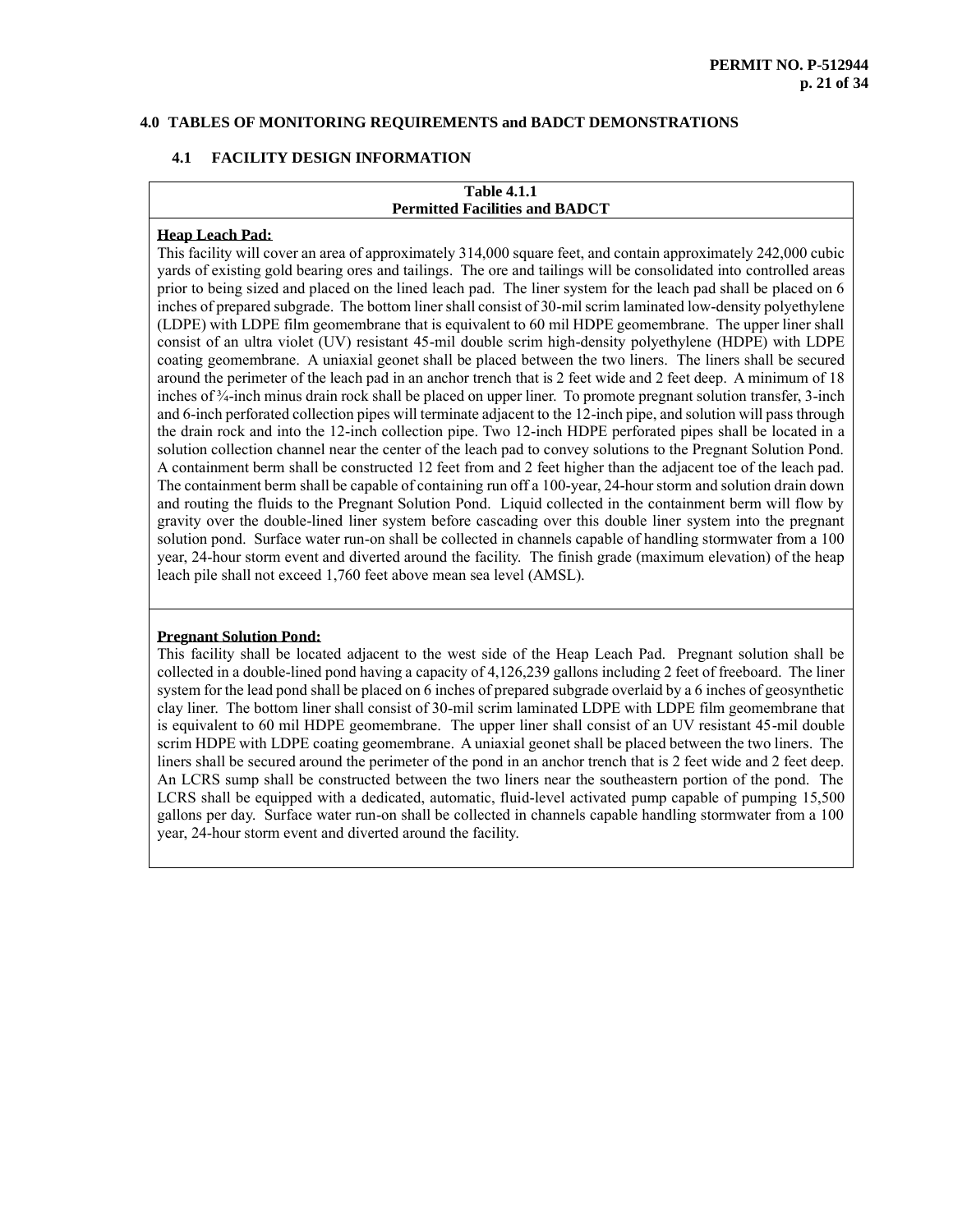# **TABLE 4.2.1**

# **FACILITY INSPECTION (OPERATIONAL MONITORING) - LOG BOOK<sup>1</sup>**

| <b>Facility Name</b> | <b>Required Inspections and Operational Monitoring</b>                                                                                                                                                                                    |  |  |
|----------------------|-------------------------------------------------------------------------------------------------------------------------------------------------------------------------------------------------------------------------------------------|--|--|
| Pregnant             | Daily:                                                                                                                                                                                                                                    |  |  |
| <b>Solution Pond</b> | Visually inspect and take appropriate action if any evidence of blocked spillway<br>$\bullet$<br>structures.                                                                                                                              |  |  |
|                      | Physical inspection of the pond to ensure two (2) feet of freeboard is maintained.<br>$\bullet$                                                                                                                                           |  |  |
|                      | Weekly:<br>• Visually inspect the LCRS pump to confirm proper operating conditions, and determine the<br>liquid level in the sump.                                                                                                        |  |  |
|                      | • Evaluate flow rate in the LCRS by averaging the value of daily measurement on a weekly<br>basis; confirm that it is less than the specified AL1 and AL2 (See Table 4.2.2); and take<br>appropriate action if an exceedance is observed. |  |  |
|                      | <b>Quarterly:</b> Visually inspect and take appropriate action if any evidence of:<br>Perforated, cut, torn or damaged liner and impairment of anchor trench integrity;<br>$\bullet$                                                      |  |  |
|                      | Impairment of embankment integrity as applicable;<br>$\bullet$                                                                                                                                                                            |  |  |
|                      | Excessive erosion in conveyances and diversions;<br>$\bullet$                                                                                                                                                                             |  |  |
|                      | Excess accumulation of debris in conveyances and diversions; and<br>$\bullet$<br>Impairment of access.<br>$\bullet$                                                                                                                       |  |  |
|                      | As applicable at pump locations, inspect pumps, valves and structures for pump operation<br>and structural integrity.                                                                                                                     |  |  |
| Heap Leach Pad       | Monthly: Visually inspect and take appropriate action if any evidence of:                                                                                                                                                                 |  |  |
|                      | Heap Leach Pad including surface cracks, slides, sloughs, or differential settlement<br>$\bullet$<br>affecting slope stability.                                                                                                           |  |  |
|                      | Quarterly:                                                                                                                                                                                                                                |  |  |
|                      | • Visually inspect and evaluate the overall integrity of the leach pad, including a physical<br>appraisal to ensure pad design capacity and safety criteria are not exceeded.                                                             |  |  |
|                      | • Visually inspect all conveyance ditches that convey solutions from or to the Heap Leach Pad                                                                                                                                             |  |  |
|                      | to evaluate the capacity and integrity of the structure.<br>• Visually inspect all stormwater run-on and run-off controls to evaluate the capacity and<br>integrity of the structure.                                                     |  |  |
|                      | Other:                                                                                                                                                                                                                                    |  |  |
|                      | • Visually inspect the Heap Leach Pad after major storm/surface water flow events for overall<br>structural integrity and adherence to safety criteria.                                                                                   |  |  |

<sup>1</sup> The permittee shall record the inspection performance levels in a log book as per Section 2.7.2. In the case of an exceedance, identify which structure exceeds the performance level in the log book.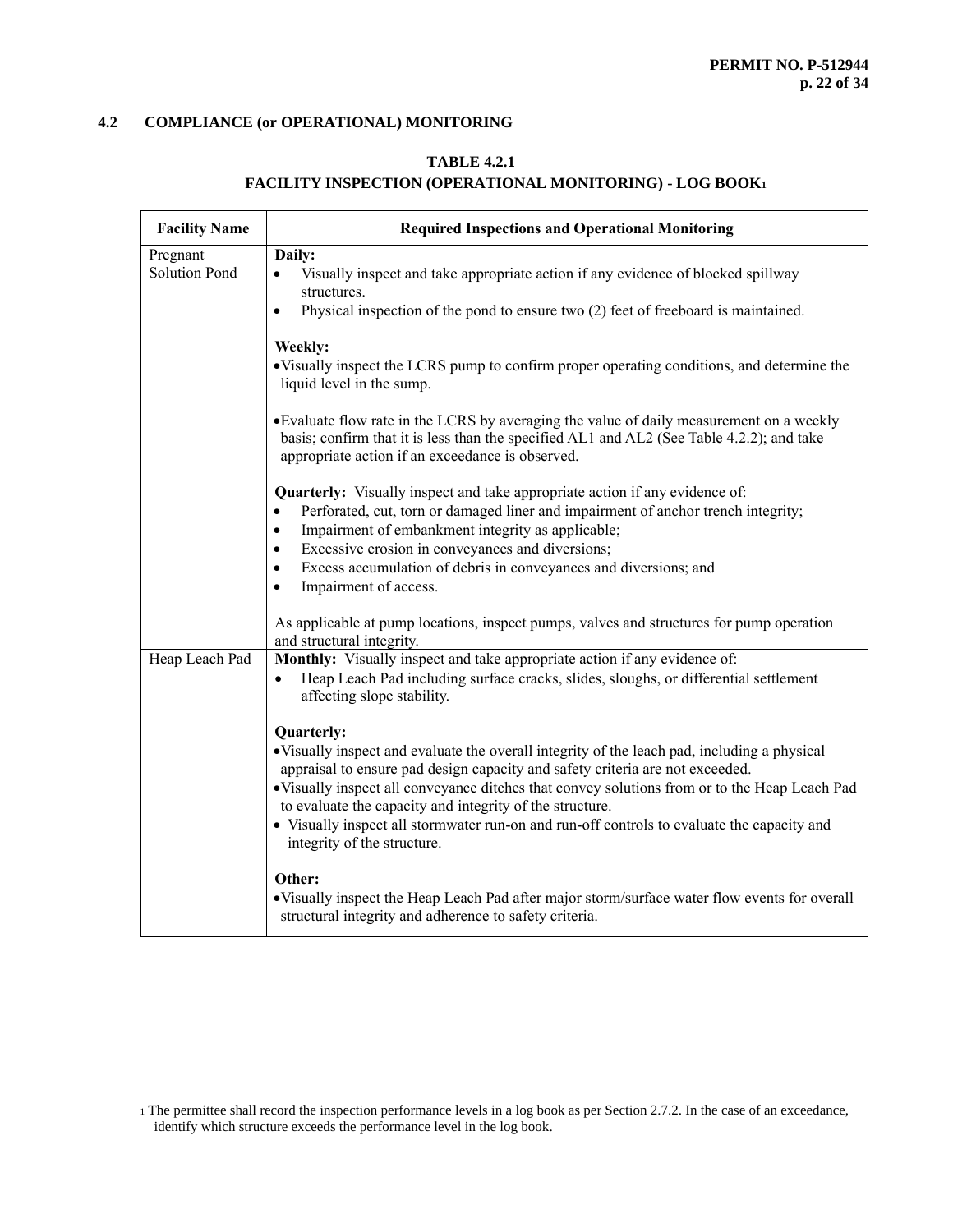# **TABLE 4.2.2**

| Parameter <sub>2</sub>                 | <b>Units</b>          | <b>Monitoring Frequencys</b> |
|----------------------------------------|-----------------------|------------------------------|
| pH (field) and (lab)                   | <b>Standard Units</b> | One sample                   |
| <b>Total Dissolved Solids (TDS)</b>    | mg/L                  | One sample                   |
| Specific Conductance (lab) and (field) | umhos/cm              | One sample                   |
| Temperature - field                    | Degrees F             | One sample                   |
| Hardness 4                             | <b>Standard Units</b> | One sample                   |
| <b>Total Alkalinity</b>                | mg/L                  | One sample                   |
| Sulfate                                | mg/L                  | One sample                   |
| Aluminum                               | mg/L                  | One sample                   |
| Antimony                               | mg/L                  | One sample                   |
| Arsenic                                | mg/L                  | One sample                   |
| <b>Barium</b>                          | mg/L                  | One sample                   |
| Beryllium                              | mg/L                  | One sample                   |
| Bicarbonate                            | mg/L                  | One sample                   |
| Cadmium                                | mg/L                  | One sample                   |
| Calcium                                | mg/L                  | One sample                   |
| Carbonate                              | mg/L                  | One sample                   |
| Chloride                               | mg/L                  | One sample                   |
| Chromium                               | mg/L                  | One sample                   |
| Cobalt                                 | mg/L                  | One sample                   |
| Copper                                 | mg/L                  | One sample                   |
| Cyanide (Free)                         | mg/L                  | One sample                   |
| Fluoride                               | mg/L                  | One sample                   |
| Hydroxide                              | mg/L                  | One sample                   |
| Iron                                   | mg/L                  | One sample                   |
| Lead                                   | mg/L                  | One sample                   |
| Magnesium                              | mg/L                  | One sample                   |
| Manganese                              | mg/L                  | One sample                   |
| Mercury                                | mg/L                  | One sample                   |
| Nickel                                 | mg/L                  | One sample                   |
| Nitrite                                | mg/L                  | One sample                   |
| Nitrate + Nitrite (as N)               | mg/L                  | One sample                   |
| Potassium                              | mg/L                  | One sample                   |
| Selenium                               | mg/L                  | One sample                   |
| Silver                                 | $mg/L$                | One sample                   |
| Sodium                                 | mg/L                  | One sample                   |
| Thallium                               | mg/L                  | One sample                   |
| Zinc                                   | mg/L                  | One sample                   |

#### **DISCHARGE CHARACTERIZATION (PREGNANT SOLUTION POND) No SMRFs**

<sup>2</sup> Metals shall be analyzed as dissolved metals.

<sup>4</sup> Hardness may be expressed as the sum of calcium plus magnesium as calcium carbonate (CaCO3)

mg/L = milligrams per liter umhos/cm = micromhos per centimeter

<sup>3</sup> One sample shall be taken within ninety (90) days of the start-up of leaching operations as described in Sections 2.5.2.1 and 3.0 Compliance Schedule, item 3.5. The results shall be reported according to the terms specified in Section 2.7.4.2, within 30 days of receipt of the laboratory analytical results to the Groundwater Protection Value Stream.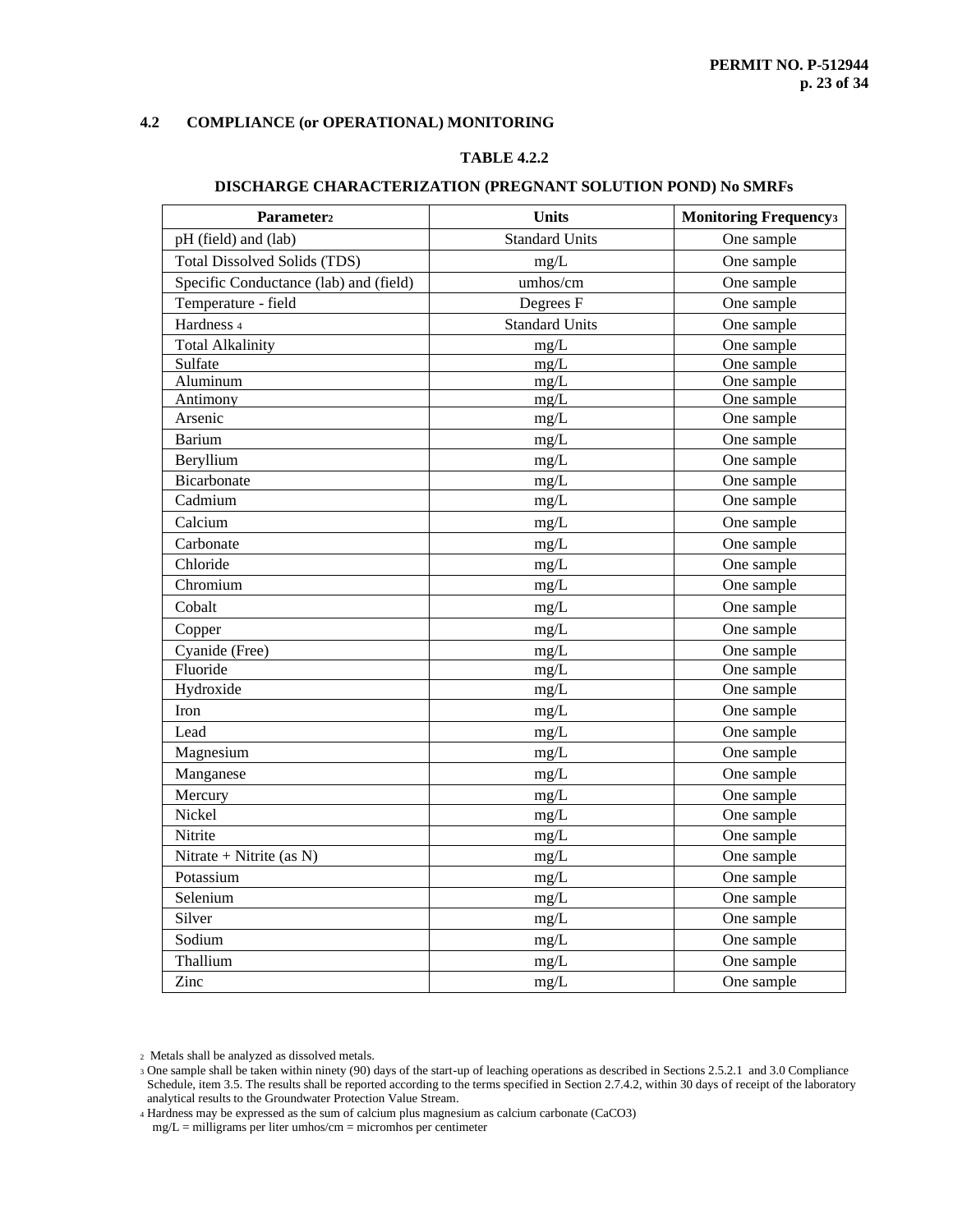# **TABLE 4.2.2**

# **DISCHARGE CHARACTERIZATION FOR the PREGNANT SOLUTION POND -** (continued)

| <b>Parameter</b>                    | Units | <b>Monitoring Frequency</b> |
|-------------------------------------|-------|-----------------------------|
| Gross Alpha (including Radium 226)5 | pCi/L | One sample                  |
| Radium 226+228                      | pCi/L | One sample                  |
| Radon 222                           | pCi/L | One sample                  |
| Uranium-total                       | pCi/L | One sample                  |
| <b>Uranium Isotopes</b>             | pCi/L | One sample                  |
| Total petroleum hydrocarbons        | pCi/L | One sample                  |

<sup>5</sup> If the gross alpha particle activity is greater than 15 pCi/L, then calculate adjusted gross alpha particle activity. The adjusted gross alpha particle activity is the gross alpha particle activity, including radium 226, and any other alpha emitters, if present in the water sample, minus radon and total uranium (the sum of the uranium 238, uranium 235 and uranium 234 isotopes). The gross alpha analytical procedure (evaporation technique: EPA Method 900.0) drives off radon gas in the water samples. Therefore, the Adjusted Gross Alpha should be calculated using the following formula: (Laboratory Reported Gross Alpha MINUS Sum of the Uranium Isotopes).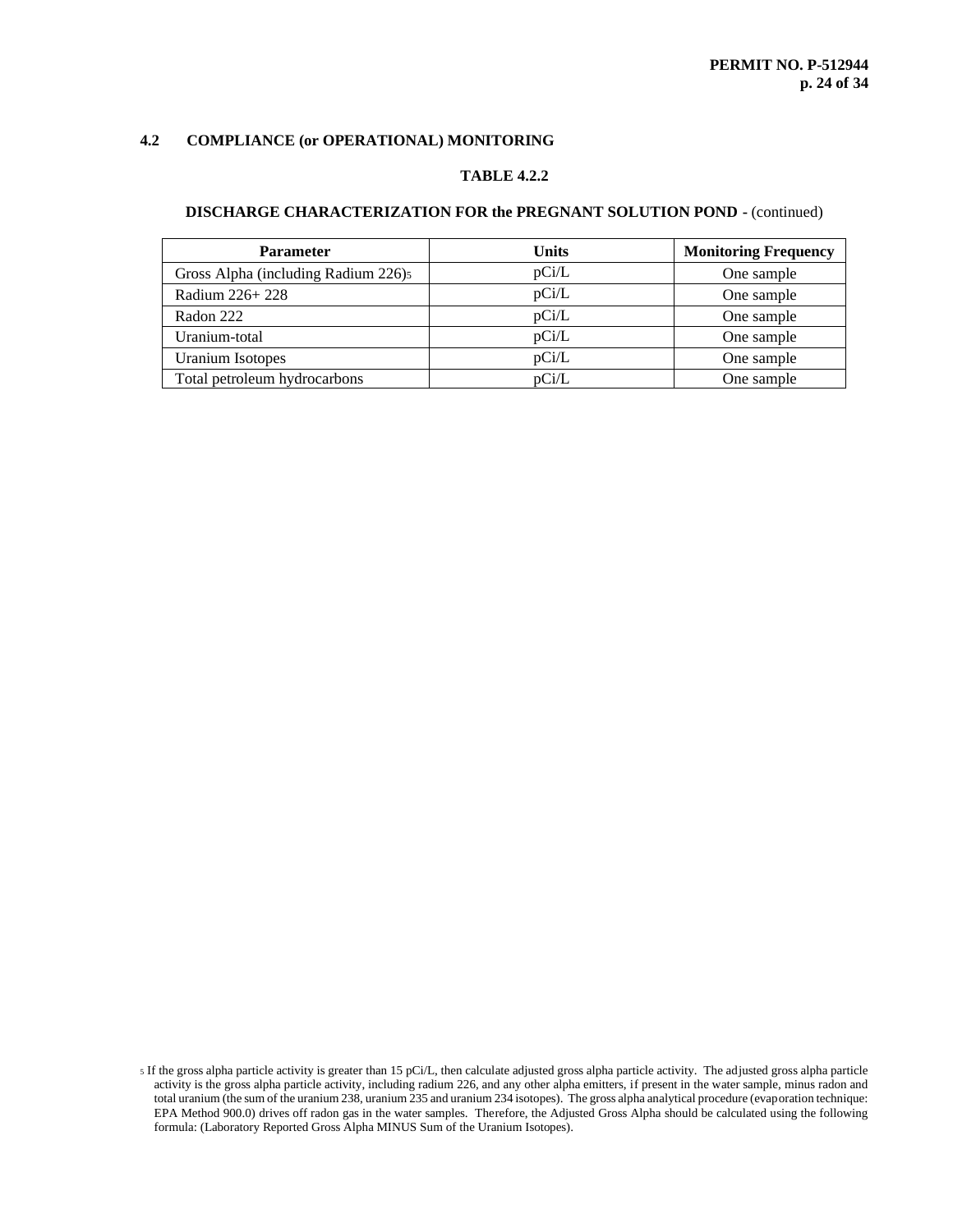# **TABLE 4.2.3<sup>6</sup> AMBIENT GROUNDWATER MONITORING – (No SMRFs)**

| <b>Sampling Point Number</b>  | <b>Sampling Point Identification</b> | Latitude                  | Longitude                  |
|-------------------------------|--------------------------------------|---------------------------|----------------------------|
| POC Well                      | 200 ft. due west of leach pad        | 33° 40" 16.67' N          | 113° 35" 32.70' W          |
| Parameter <sub>7</sub>        | <b>Units</b>                         | <b>Sampling Frequency</b> | <b>Reporting Frequency</b> |
| pH                            | SU                                   | Monthly                   | AGMR <sub>8</sub>          |
| Conductivity                  | umhos/cm                             | Monthly                   | <b>AGMR</b>                |
| Temperature                   | Degrees F                            | Monthly                   | <b>AGMR</b>                |
| Alkalinity                    | $mg/L$                               | Monthly                   | <b>AGMR</b>                |
| Bicarbonate                   | mg/L                                 | Monthly                   | <b>AGMR</b>                |
| Carbonate                     | mg/L                                 | Monthly                   | <b>AGMR</b>                |
| Chloride                      | mg/L                                 | Monthly                   | <b>AGMR</b>                |
| Fluoride                      | mg/L                                 | Monthly                   | <b>AGMR</b>                |
| Magnesium                     | mg/L                                 | Monthly                   | <b>AGMR</b>                |
| Potassium                     | mg/L                                 | Monthly                   | <b>AGMR</b>                |
| Sodium                        | mg/L                                 | Monthly                   | <b>AGMR</b>                |
| Calcium                       | mg/L                                 | Monthly                   | <b>AGMR</b>                |
| Hardness                      | mg/L                                 | Monthly                   | <b>AGMR</b>                |
| Sulfate                       | mg/L                                 | Monthly                   | <b>AGMR</b>                |
| <b>Total Dissolved Solids</b> | mg/L                                 | Monthly                   | <b>AGMR</b>                |
| Nitrate + Nitrite (as $N$ )9  | mg/L                                 | Monthly                   | <b>AGMR</b>                |
| Nitrite                       | mg/L                                 | Monthly                   | <b>AGMR</b>                |
| Aluminum                      | mg/L                                 | Monthly                   | <b>AGMR</b>                |
| Antimony                      | mg/L                                 | Monthly                   | <b>AGMR</b>                |
| Arsenic                       | mg/L                                 | Monthly                   | <b>AGMR</b>                |
| <b>Barium</b>                 | mg/L                                 | Monthly                   | <b>AGMR</b>                |
| Beryllium                     | mg/L                                 | Monthly                   | <b>AGMR</b>                |
| Cadmium                       | mg/L                                 | Monthly                   | <b>AGMR</b>                |
| Chromium                      | mg/L                                 | Monthly                   | <b>AGMR</b>                |
| Copper                        | mg/L                                 | Monthly                   | <b>AGMR</b>                |
| Cyanide (free)                | mg/L                                 | Monthly                   | <b>AGMR</b>                |
| Iron                          | mg/L                                 | Monthly                   | <b>AGMR</b>                |
| Lead                          | mg/L                                 | Monthly                   | <b>AGMR</b>                |
| Manganese                     | mg/L                                 | Monthly                   | <b>AGMR</b>                |
| Molybdenum                    | mg/L                                 | Monthly                   | <b>AGMR</b>                |
| Mercury                       | mg/L                                 | Monthly                   | <b>AGMR</b>                |
| Nickel                        | mg/L                                 | Monthly                   | <b>AGMR</b>                |
| Selenium                      | mg/L                                 | Monthly                   | <b>AGMR</b>                |
| Thallium                      | mg/L                                 | Monthly                   | <b>AGMR</b>                |

- <sup>7</sup> Metals shall be analyzed as dissolved metals.
- <sup>8</sup>AGMR = Ambient Groundwater Monitoring Report submitted in accordance with Section 2.7.4.4 and the Compliance Schedule item 3.9.

<sup>6</sup> Commence monitoring under this Table within 30 days of installing the POC well in accordance with Compliance Schedule item 3.8.

<sup>9</sup> Nitrate+nitrite as N may be determined as the sum of nitrate plus nitrite expressed as N.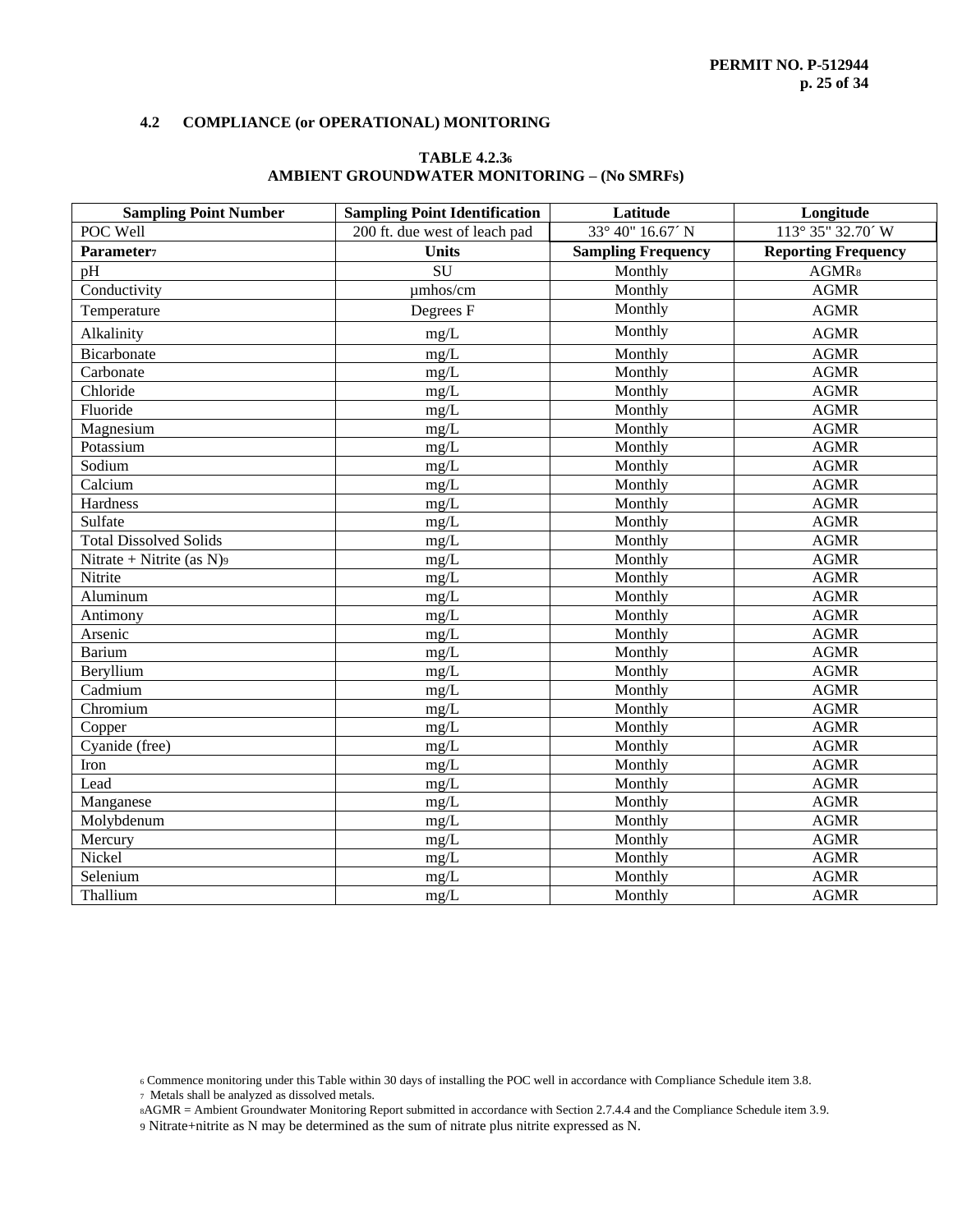| <b>Parameter</b>                        | <b>Units</b>  | <b>Sampling Frequency</b> | <b>Reporting Frequency</b> |
|-----------------------------------------|---------------|---------------------------|----------------------------|
| Zinc                                    | $m\text{g/L}$ | Monthly                   | AGMR                       |
| Gross Alpha (including Radium 226)10.11 | $\rm{D}$      | Monthly                   | AGMR                       |
| Radium $226 +$ Radium 228               | $\rm{D}$ Ci/L | Monthly                   | AGMR                       |

# **TABLE 4.2.3 AMBIENT GROUNDWATER MONITORING – (No SMRFs) -** (Continued)

<sup>10</sup> The permittee shall perform ambient monitoring for radionuclides for a minimum of four quarters. If radionuclide concentrations are below the established numeric AWQS during those four quarters, no additional monitoring shall be required and the AQL shall be set at the AWQS and the AL at 80% of the AWQS. If the AWQS is exceeded during any of the four quarterly rounds, then the permittee shall perform a full eight quarters of sampling and propose AQLs and ALs based on statistical assessment of collected data.

<sup>11</sup> If the gross alpha particle activity is greater than 15 pCi/L, then calculate adjusted gross alpha particle activity. The adjusted gross alpha particle activity is the gross alpha particle activity, including radium 226, and any other alpha emitters, if present in the water sample, minus radon and total uranium (the sum of the uranium 238, uranium 235 and uranium 234 isotopes). The gross alpha analytical procedure (evaporation technique: EPA Method 900.0) drives off radon gas in the water samples. Therefore, the Adjusted Gross Alpha should be calculated using the following formula: (Laboratory Reported Gross Alpha MINUS Sum of the Uranium Isotopes).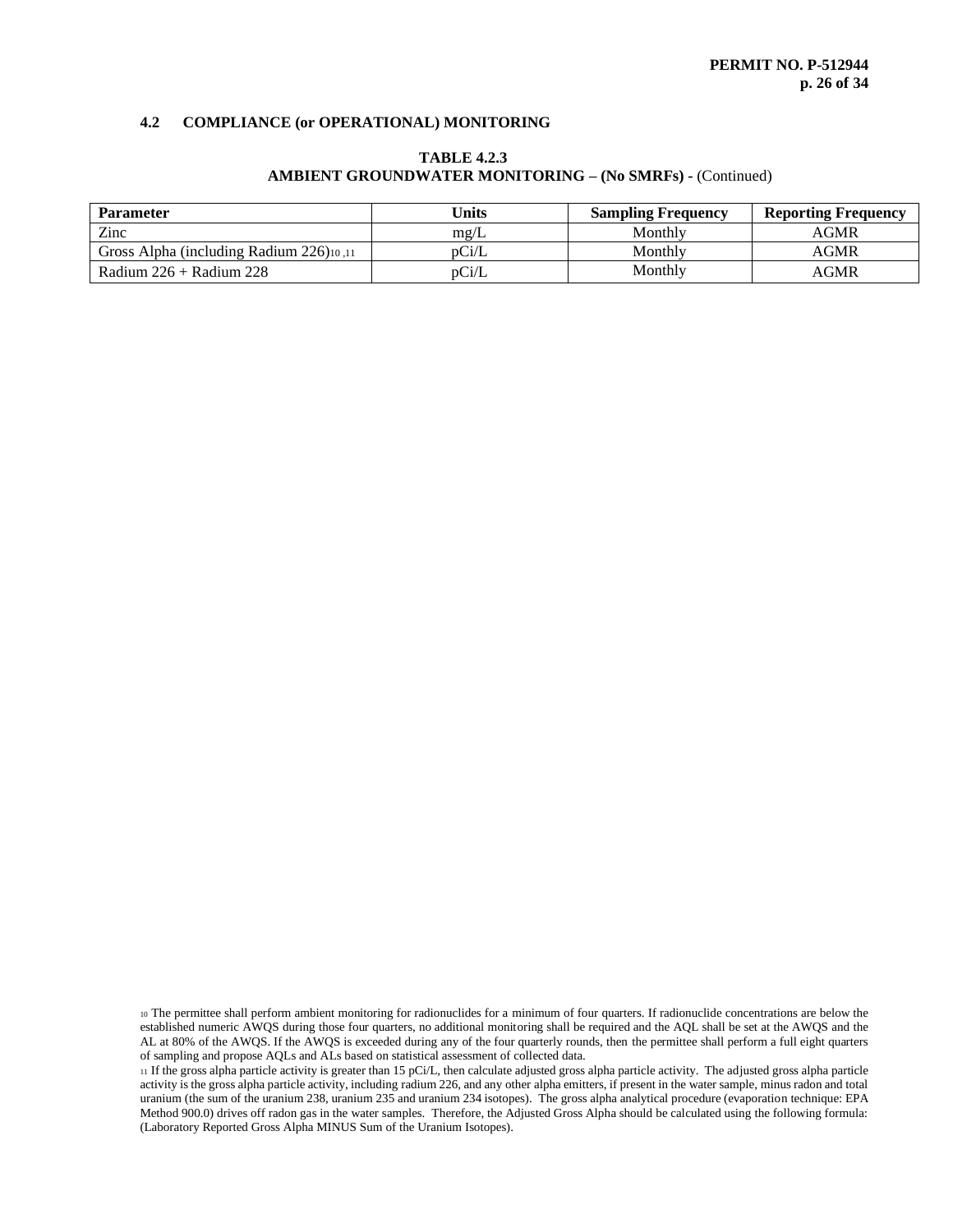# **TABLE 4.2.4<sup>12</sup> COMPLIANCE GROUNDWATER MONITORING**

| <b>Sampling Point Number</b>  | <b>Sampling Point Identification</b> |                     | Latitude         | Longitude                      |                            |
|-------------------------------|--------------------------------------|---------------------|------------------|--------------------------------|----------------------------|
| POC Well                      | 200 ft. due west of leach pad        |                     | 33° 40" 16.67' N | 113° 35" 32.70' W              |                            |
| Parameter <sub>13</sub>       | AL <sub>14</sub>                     | $AQL$ <sub>15</sub> | <b>Units</b>     | <b>Monitoring</b><br>Frequency | <b>Reporting Frequency</b> |
| Groundwater Level (amsl16)    | Reserved <sub>17</sub>               | Reserved            | Feet             | Quarterly                      | Quarterly                  |
| Temperature                   | Reserved                             | Reserved            | Degrees F        | Quarterly                      | Quarterly                  |
| pH (field)                    | Reserved                             | Reserved            | S.U. 18          | Quarterly                      | Quarterly                  |
| pH (lab)                      | Reserved                             | Reserved            | S.U.             | Quarterly                      | Quarterly                  |
| Specific Conductance (field)  | Reserved                             | Reserved            | umhos/cm         | Quarterly                      | Quarterly                  |
| Specific Conductance (lab)    | Reserved                             | Reserved            | umhos/cm         | Quarterly                      | Quarterly                  |
| <b>Total Dissolved Solids</b> | Reserved                             | Reserved            | mg/L             | Quarterly                      | Quarterly                  |
| <b>Total Organic Carbon</b>   | Reserved                             | Reserved            | mg/L             | Quarterly                      | Quarterly                  |
| Alkalinity                    | Reserved                             | Reserved            | mg/L             | Quarterly                      | Quarterly                  |
| Sulfate                       | Reserved                             | Reserved            | mg/L             | Quarterly                      | Quarterly                  |
| Antimony                      | Reserved                             | Reserved            | mg/L             | Quarterly                      | Quarterly                  |
| Arsenic                       | Reserved                             | Reserved            | mg/L             | Quarterly                      | Quarterly                  |
| <b>Barium</b>                 | Reserved                             | Reserved            | mg/L             | Quarterly                      | Quarterly                  |
| Beryllium                     | Reserved                             | Reserved            | mg/L             | Quarterly                      | Quarterly                  |
| Cadmium                       | Reserved                             | Reserved            | mg/L             | Quarterly                      | Quarterly                  |
| Calcium                       | Reserved                             | Reserved            | mg/L             | Quarterly                      | Quarterly                  |
| Chloride                      | Reserved                             | Reserved            | mg/L             | Quarterly                      | Quarterly                  |
| Chromium                      | Reserved                             | Reserved            | mg/L             | Quarterly                      | Quarterly                  |
| Copper                        | Reserved                             | Reserved            | mg/L             | Quarterly                      | Quarterly                  |
| Cyanide                       | Reserved                             | Reserved            | mg/L             | Quarterly                      | Quarterly                  |
| Fluoride                      | Reserved                             | Reserved            | mg/L             | Quarterly                      | Quarterly                  |
| Hardness19                    | Reserved                             | Reserved            | mg/L             | Quarterly                      | Quarterly                  |
| Hydroxide                     | Monitor                              | Monitor             | mg/L             | Quarterly                      | Quarterly                  |
| Iron                          | Reserved                             | Reserved            | mg/L             | Quarterly                      | Quarterly                  |
| Lead                          | Reserved                             | Reserved            | mg/L             | Quarterly                      | Quarterly                  |
| Magnesium                     | Reserved                             | Reserved            | mg/L             | Quarterly                      | Quarterly                  |
| Manganese                     | Reserved                             | Reserved            | mg/L             | Quarterly                      | Quarterly                  |
| Mercury                       | Reserved                             | Reserved            | mg/L             | Quarterly                      | Quarterly                  |
| Nickel                        | Reserved                             | Reserved            | mg/L             | Quarterly                      | Quarterly                  |
| Nitrate                       | Reserved                             | Reserved            | mg/L             | Quarterly                      | Quarterly                  |
| Nitrite                       | Reserved                             | Reserved            | mg/L             | Quarterly                      | Quarterly                  |
| Nitrate + Nitrite (as $N$ )   | Reserved                             | Reserved            | mg/L             | Quarterly                      | Quarterly                  |

<sup>12</sup> Commence monitoring under this Table within 90 days of receipt of all ambient groundwater monitoring laboratory data in accordance with Section 3.0, Compliance Schedule, item 4.0.

<sup>13</sup> Metals shall be analyzed as dissolved metals.

 $14$  AL = Alert Levels

<sup>15</sup> AQL = Aquifer Quality Limits

<sup>16</sup> amsl = above mean sea level

<sup>17</sup> Reserved = Monitoring is required but no limits have been established. ALs and AQLs shall remain reserved until the submission of the ambient groundwater quality report, in accordance with Section 3.0, Compliance Schedule, item 3.9 and Section 2.7.4.3 of the permit.

<sup>18</sup> S.U. = Standard Units

<sup>19</sup> Hardness may be expressed as the sum of calcium plus magnesium as calcium carbonate (CaCO3)  $mg/L =$  milligrams per liter umhos/cm = micromhos per centimeter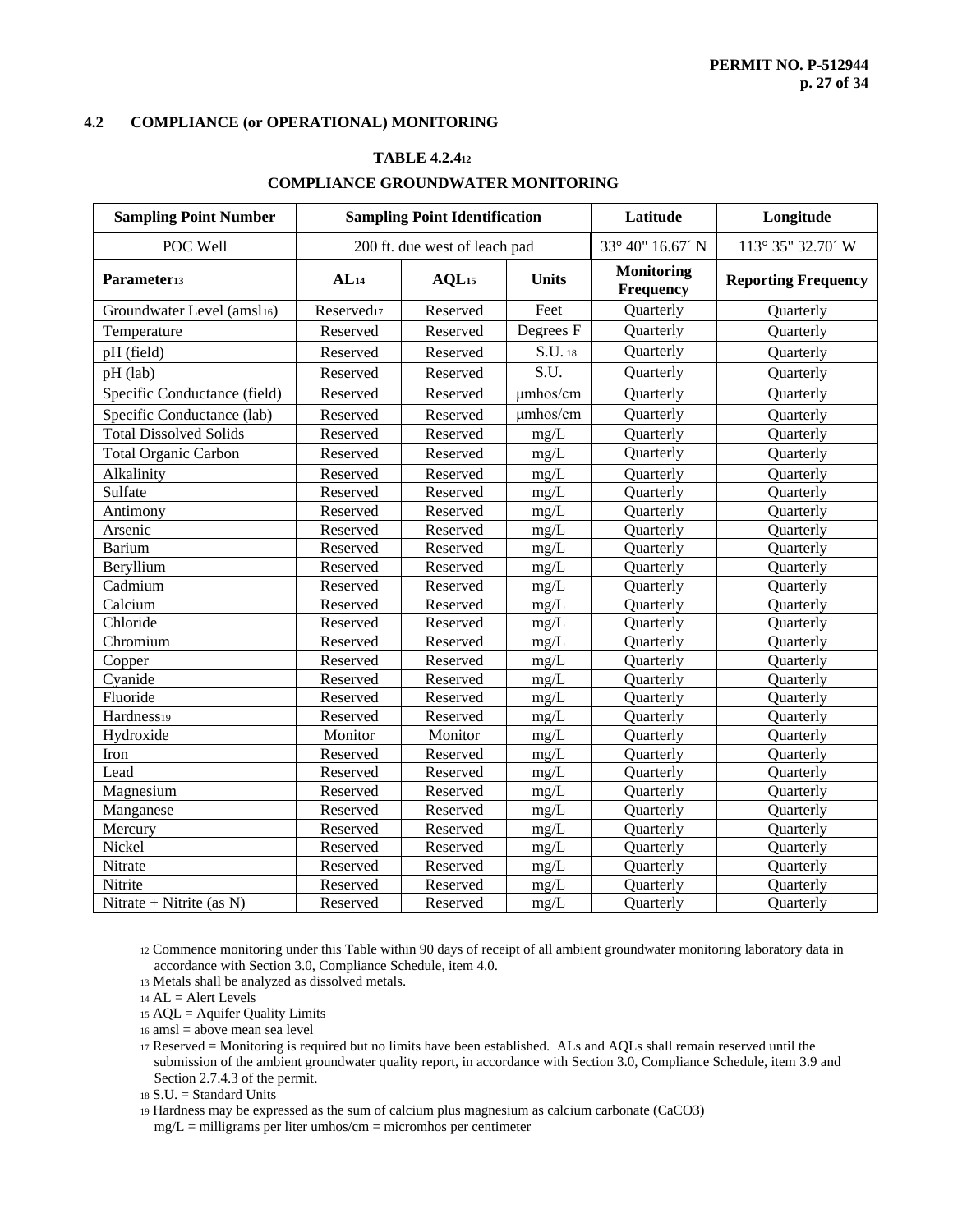# **TABLE 4.2.4**

# **COMPLIANCE GROUNDWATER MONITORING -** (Continued)

| Parameter <sub>20</sub>     | AL <sub>21</sub> | AQL22    | <b>Units</b> | <b>Monitoring</b><br><b>Frequency</b> | <b>Reporting Frequency</b> |
|-----------------------------|------------------|----------|--------------|---------------------------------------|----------------------------|
| Potassium                   | Monitor          | Monitor  | mg/L         | Quarterly                             | <b>Ouarterly</b>           |
| Sodium                      | Monitor          | Monitor  | mg/L         | Quarterly                             | <b>Ouarterly</b>           |
| Aluminum                    | Monitor          | Monitor  | mg/L         | Quarterly                             | <b>Ouarterly</b>           |
| Selenium                    | Reserved         | Reserved | mg/L         | <b>Ouarterly</b>                      | <b>Ouarterly</b>           |
| Silver                      | Monitor          | Monitor  | mg/L         | Quarterly                             | <b>Ouarterly</b>           |
| Thallium                    | Reserved         | Reserved | mg/L         | Quarterly                             | <b>Ouarterly</b>           |
| Zinc                        | Monitor          | Monitor  | mg/L         | <b>Ouarterly</b>                      | <b>Ouarterly</b>           |
| Adjusted Gross Alpha        | Reserved         | Reserved | pCi/L        | Quarterly                             | Quarterly                  |
| Radium $226 +$ Radium $228$ | Reserved         | Reserved | pCi/L        | <b>Ouarterly</b>                      | <b>Ouarterly</b>           |
| Radon 222                   | Monitor          | Monitor  | pCi/L        | <b>Ouarterly</b>                      | <b>Ouarterly</b>           |
| Uranium – total             | Monitor          | Monitor  | mg/L         | <b>Ouarterly</b>                      | <b>Ouarterly</b>           |
| Uranium Isotopes23          | Monitor          | Monitor  | pCi/L        | Quarterly                             | <b>Ouarterly</b>           |
| <b>TPH</b>                  | Monitor          | Monitor  | mg/L         | <b>Ouarterly</b>                      | <b>Ouarterly</b>           |

<sup>20</sup> Metals shall be analyzed as dissolved metals.

 $21$  AL = Alert Levels

<sup>22</sup> AQL = Aquifer Quality Limits

23 Uranium Isotope activity results must be used for calculating Adjusted Gross Alpha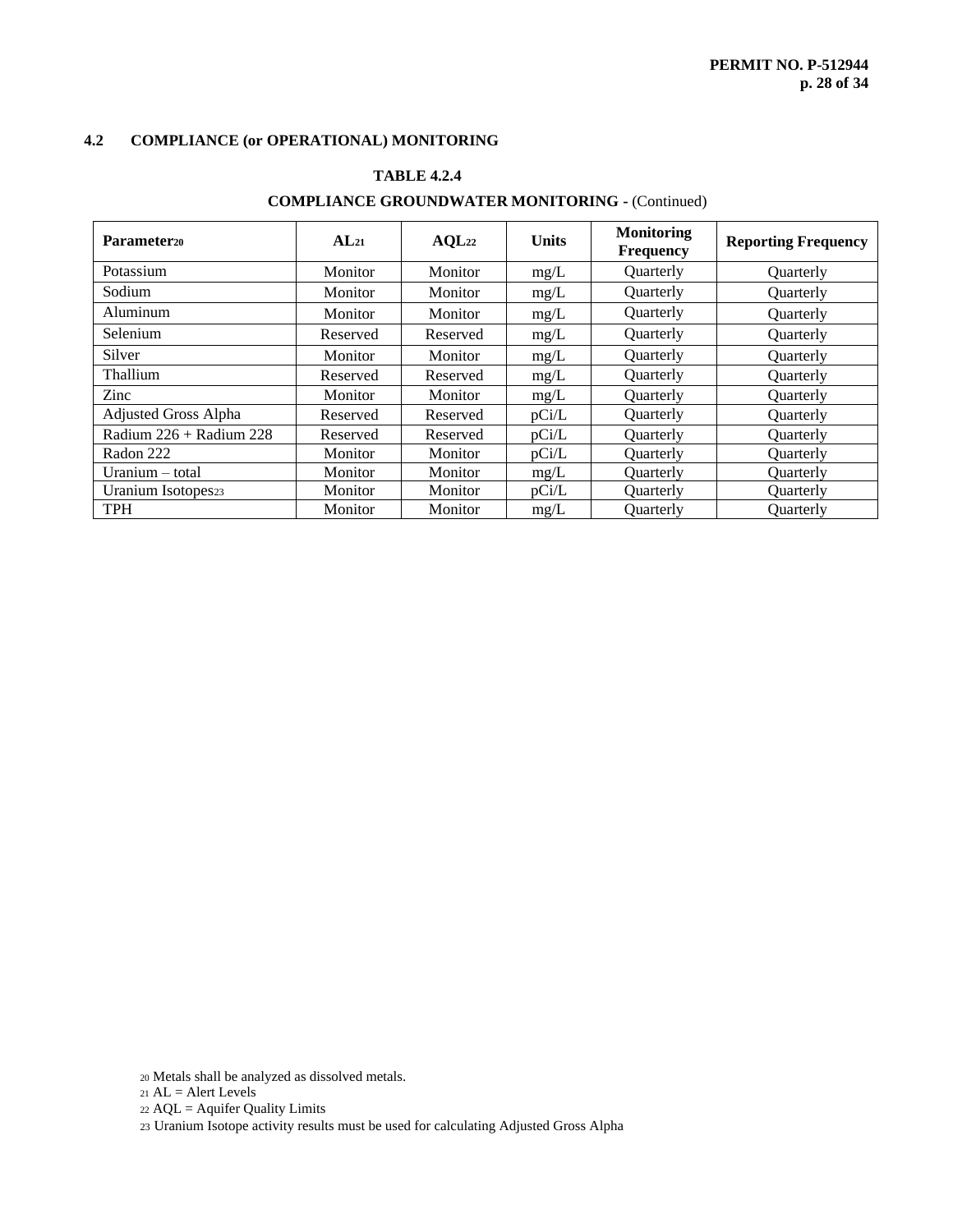**TABLE 4.2.5**

#### **LEAK COLLECTION AND REMOVAL SYSTEM MONITORING<sup>24</sup> (Log Book) <sup>25</sup>**

| <b>LCRS</b> Sump                   | <b>Parameter</b>               | <b>Alert</b><br>Level $1_{26}$<br>(gpd) | Alert<br>Level $2_{27}$<br>(gpd) | <b>Monitoring</b><br><b>Method</b> <sub>28</sub> | <b>Monitoring</b><br><b>Frequency</b> |
|------------------------------------|--------------------------------|-----------------------------------------|----------------------------------|--------------------------------------------------|---------------------------------------|
| <b>Pregnant Solution Pond Sump</b> | Liquid<br>Pumped <sub>29</sub> | 1.050                                   | 7.020                            | Automated                                        | Daily                                 |

- <sup>24</sup>If an Alert Level #1 or Alert Level #2 has been exceeded as discussed in Sections 2.6.2.3 and 2.6.2.4, the permittee shall submit an annual report described in Section 2.7.4.1 (Annual Reporting) of this permit. The report shall summarize the results of the liner assessment. The Liner Leakage Assessment Report shall also include information including but not limited to the following: number and location of holes identified; a table summarizing the exceedances including the frequency and quantity of fluid removed, and corrective actions taken.
- <sup>25</sup> The permittee shall record the inspection performance levels in a log book as per Section 2.7.2 and report any exceedances as per Section 2.6.2.2. In the case of an exceedance, identify which structure exceeds the performance level in the log book. No SMRFs.
- <sup>26</sup>AL#1= Exceedance in Alert Level #1. The permittee shall place into action the requirements presented in 2.6.2.3. Exceedance of an AL is not a violation. If no event occurred, the Permittee shall state the fact in the Log Book.
- <sup>27</sup> AL#2 = Exceedance in Alert Level #2. The permittee shall place into action the requirements presented in 2.6.2.4. Exceedance of an AL is not a violation. If no event occurred, the Permittee shall state the fact in the Log Book.
- <sup>28</sup> pump and flow meter/totalizer.

<sup>29</sup> The "Liquid Pumped" value to be reported is the amount of liquid pumped from the LCRS sump in gpd.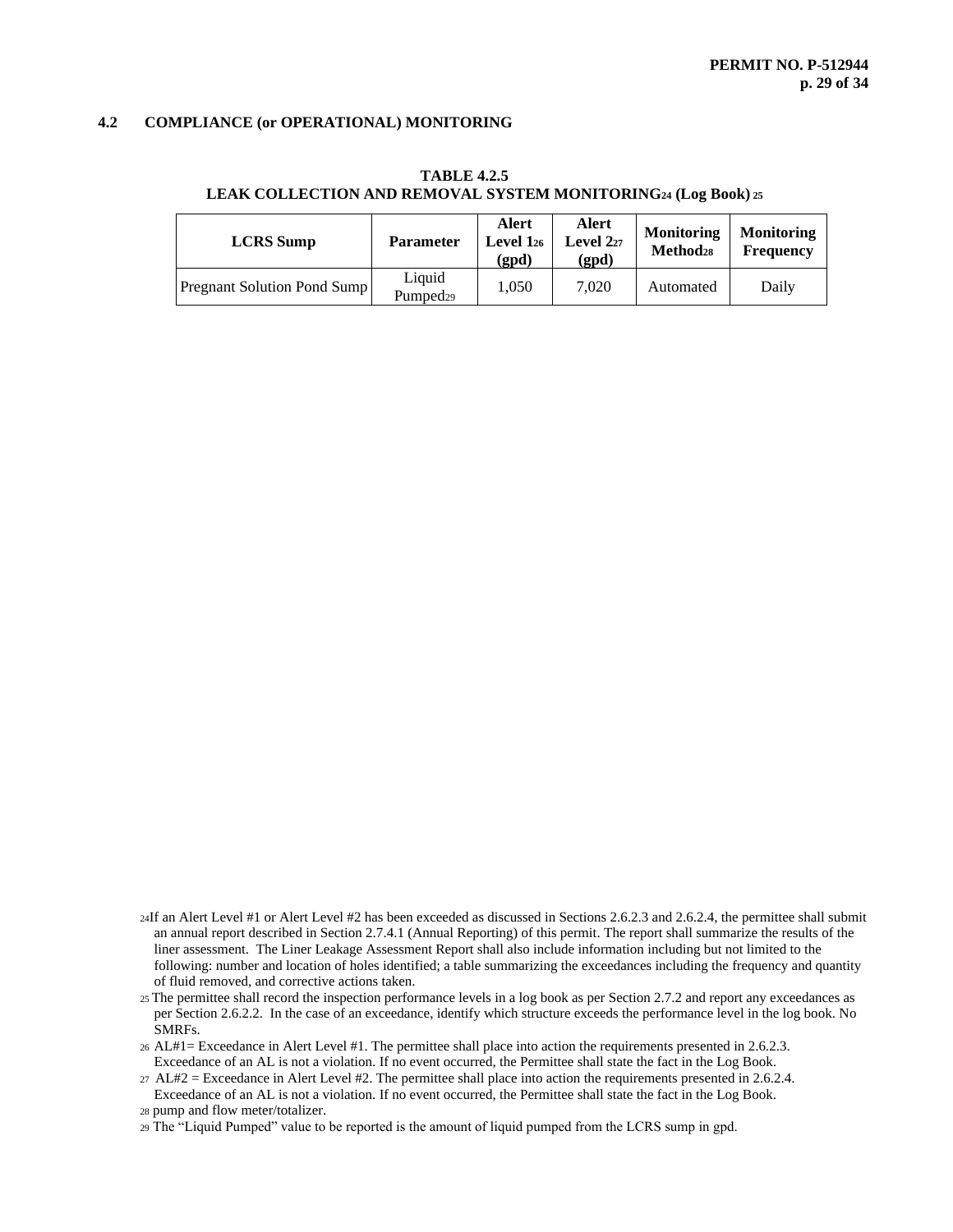# **4.3 CONTINGENCY MONITORING**

#### **TABLE 4.3.1 CONTINGENCY DISCHARGE CHARACTERIZATION FOR BADCT FAILURES AND OVERTOPPING<sup>30</sup>**

| <b>Parameter</b>                    | <b>Units</b>          | <b>Monitoring Frequency</b> 31 |
|-------------------------------------|-----------------------|--------------------------------|
| pH (field)                          | <b>Standard Units</b> | One sample                     |
| <b>Total Dissolved Solids (TDS)</b> | mg/L                  | One sample                     |
| Specific Conductance (lab)          | umhos/cm              | One sample                     |
| Hardness 32                         | $mg/L$                | One sample                     |
| Total Organic Carbon                | mg/L                  | One sample                     |
| Alkalinity                          | mg/L                  | One sample                     |
| Sulfate                             | mg/L                  | One sample                     |
| Aluminum                            | mg/L                  | One sample                     |
| Antimony                            | mg/L                  | One sample                     |
| Arsenic                             | $mg/L$                | One sample                     |
| <b>Barium</b>                       | mg/L                  | One sample                     |
| Beryllium                           | mg/L                  | One sample                     |
| Boron                               | mg/L                  | One sample                     |
| Cadmium                             | mg/L                  | One sample                     |
| Calcium                             | mg/L                  | One sample                     |
| Chloride                            | mg/L                  | One sample                     |
| Chromium                            | mg/L                  | One sample                     |
| Copper                              | mg/L                  | One sample                     |
| Fluoride                            | mg/L                  | One sample                     |
| Hydroxide                           | mg/L                  | One sample                     |
| Iron                                | mg/L                  | One sample                     |
| Lead                                | mg/L                  | One sample                     |
| Magnesium                           | mg/L                  | One sample                     |
| Manganese                           | mg/L                  | One sample                     |
| Mercury                             | mg/L                  | One sample                     |
| Nickel                              | mg/L                  | One sample                     |
| Nitrate                             | mg/L                  | One sample                     |
| Nitrite                             | mg/L                  | One sample                     |
| Nitrate + Nitrite (as N)            | mg/L                  | One sample                     |
| Potassium                           | mg/L                  | One sample                     |
| Selenium                            | mg/L                  | One sample                     |
| Silver                              | mg/L                  | One sample                     |
| Sodium                              | mg/L                  | One sample                     |
| Thallium                            | mg/L                  | One sample                     |
| Zinc                                | mg/L                  | One sample                     |
| <b>Adjusted Gross Alpha</b>         | pCi/L                 | One sample                     |
| Radium 226 + Radium 228             | pCi/L                 | One sample                     |

<sup>30</sup> Monitor under this table per Section 2.6.3.1, Surface Impoundments, Liner Failure, Containment Structure Failure, Unexpected Loss of Fluid, or Section 2.6.3.2, Overtopping of an Impoundment.

<sup>32</sup> Hardness may be expressed as the sum of calcium plus magnesium as calcium carbonate (CaCO3)

 $mg/L =$  milligrams per liter umhos/cm = micromhos per centimeter

<sup>31</sup> One sample shall be taken within five (5) days of discovery of an event.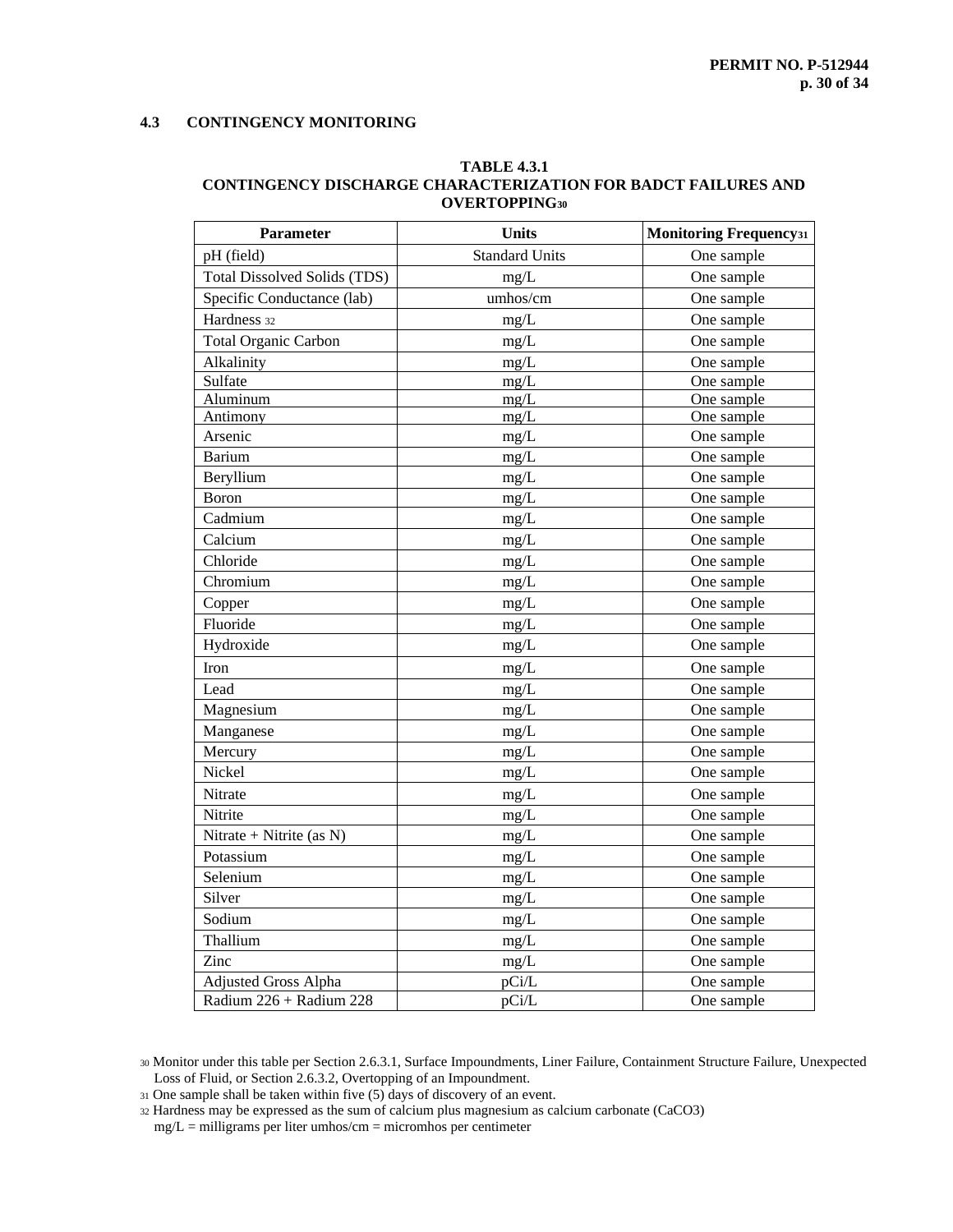# **4.3 CONTINGENCY MONITORING**

# **TABLE 4.3.1 CONTINGENCY DISCHARGE CHARACTERIZATION FOR BADCT FAILURES AND OVERTOPPING -**(Continued)

| <b>Parameter</b>  | <b>Units</b> | <b>Monitoring Frequency</b> |
|-------------------|--------------|-----------------------------|
| Radon 222         | pCi/L        | One sample                  |
| Uranium $-$ total | mg/L         | One sample                  |
| Uranium Isotopes  | pCi/L        | One sample                  |
| <b>TPH</b>        | mg/L         | One sample                  |
| Ethylbenzene      | mg/L         | One sample                  |
| Toluene           | mg/L         | One sample                  |
| Xylenes (total)   | mg/L         | One sample                  |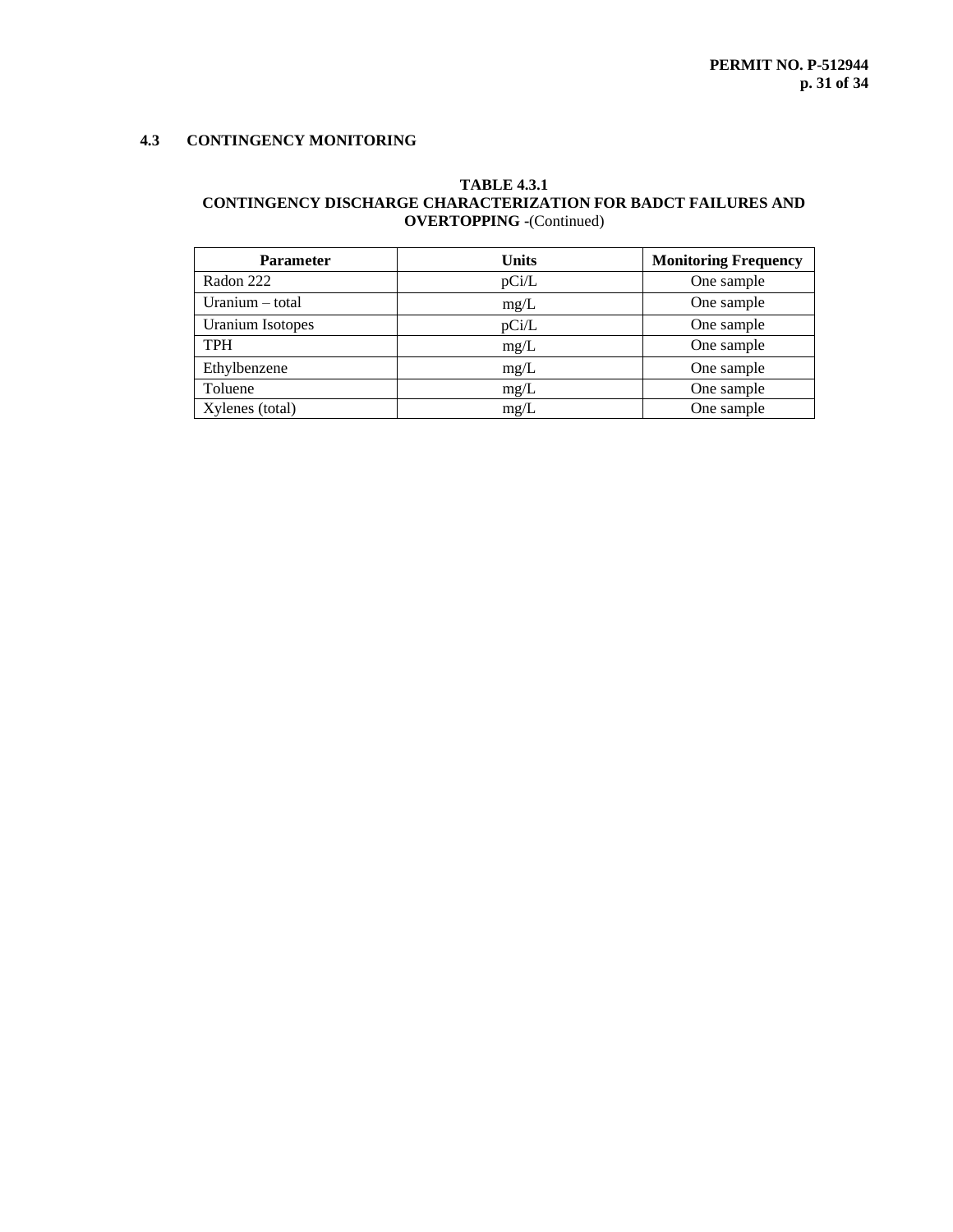# **5.0 REFERENCES AND PERTINENT INFORMATION**

The terms and conditions set forth in this permit have been developed based upon the information contained in the following, which are on file with the Department:

|    | 1. APP Application, dated: | August 12, 2019  |
|----|----------------------------|------------------|
| 2. | Contingency Plan, dated:   | August 12, 2019  |
| 3. | Hydrology memo dated:      | XXXXXXXX         |
| 4. | Engineering memo dated:    | January 21, 2020 |
| 5. | Financial memo dated:      | <b>XXXXXXXXX</b> |
| 6. | Public Notice, dated:      | TBD              |
|    | 7. Public Hearing, dated:  | TBD              |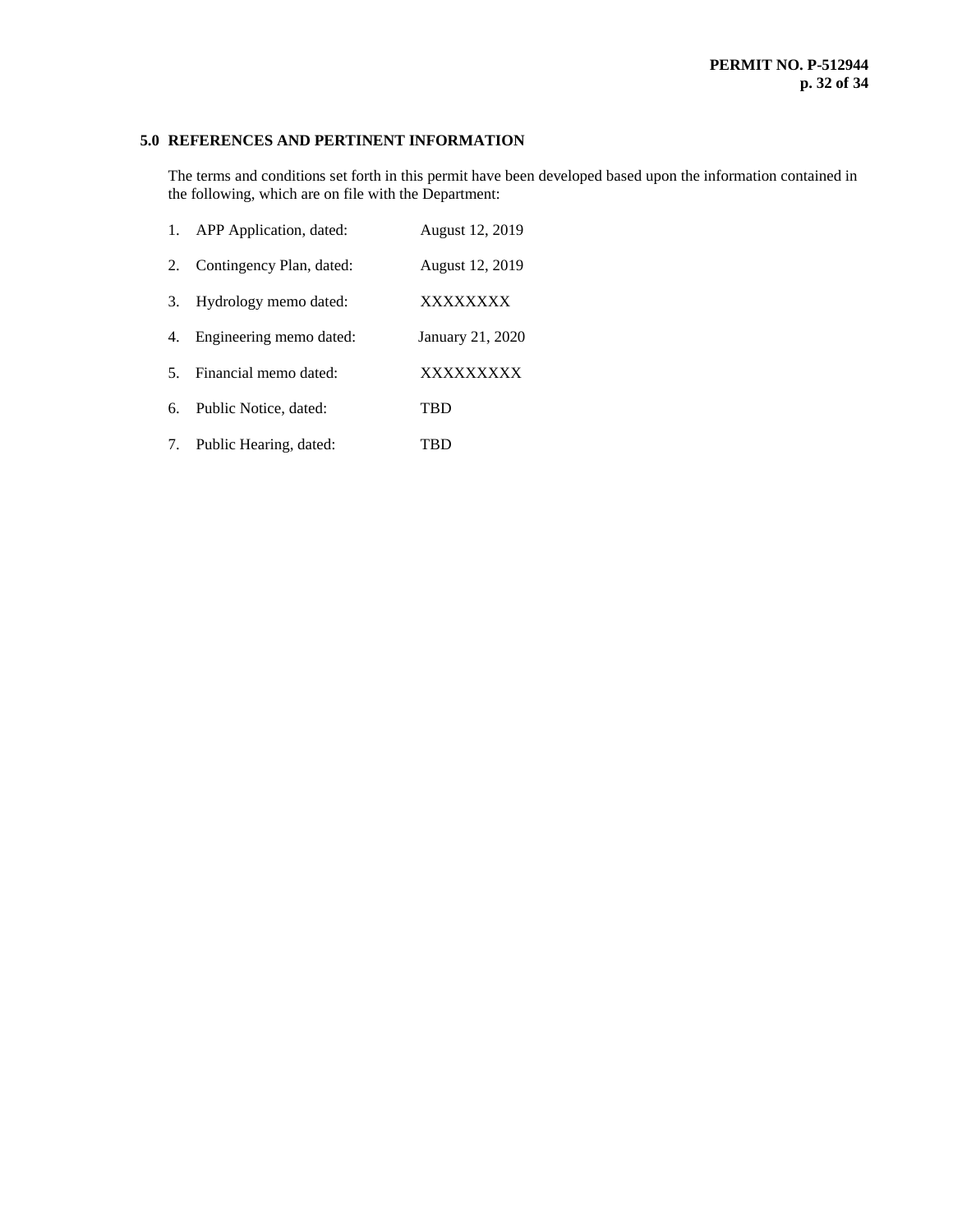## **6.0 NOTIFICATION PROVISIONS**

## **6.1 Annual Registration Fees**

The permittee is notified of the obligation to pay an Annual Registration Fee to ADEQ. The Annual Registration Fee is based on the amount of daily influent or discharge of pollutants in gallons per day (gpd) as established by A.R.S. **§** 49-242.

# **6.2 Duty to Comply [A.R.S. §§ 49-221 through 263]**

The permittee is notified of the obligation to comply with all conditions of this permit and all applicable provisions of Title 49, Chapter 2, Articles 1, 2 and 3 of the Arizona Revised Statutes, Title 18, Chapter 9, Articles 1 through 4, and Title 18, Chapter 11, Article 4 of the Arizona Administrative Code. Any permit noncompliance constitutes a violation and is grounds for an enforcement action pursuant to Title 49, Chapter 2, Article 4 or permit amendment, suspension, or revocation.

# **6.3 Duty to Provide Information [A.R.S. §§ 49-243(K)(2) and 49-243(K)(8)]**

The permittee shall furnish to the Director, or an authorized representative, within a time specified, any information which the Director may request to determine whether cause exists for amending or terminating this permit, or to determine compliance with this permit. The permittee shall also furnish to the Director, upon request, copies of records required to be kept by this permit.

# **6.4 Compliance with Aquifer Water Quality Standards [A.R.S. §§ 49-243(B)(2) and 49-243(B)(3)]**

The permittee shall not cause or contribute to a violation of an Aquifer Water Quality Standard (AWQS) at the applicable point of compliance (POC) for the facility. Where, at the time of issuance of the permit, an aquifer already exceeds an AWQS for a pollutant, the permittee shall not discharge that pollutant so as to further degrade, at the applicable point of compliance for the facility, the water quality of any aquifer for that pollutant.

# **6.5 Technical and Financial Capability [A.R.S. §§ 49-243(K)(8) and 49-243(N) and A.A.C. R18-9-A202(B) and R18-9-A203(E) and (F)]**

The permittee shall have and maintain the technical and financial capability necessary to fully carry out the terms and conditions of this permit. Any bond, insurance policy, trust fund, or other financial assurance mechanism provided as a demonstration of financial capability in the permit application, pursuant to A.A.C. R18-9-A203(C), shall be in effect prior to any discharge authorized by this permit and shall remain in effect for the duration of the permit.

# **6.6 Reporting of Bankruptcy or Environmental Enforcement [A.A.C. R18-9-A207(C)]**

The permittee shall notify the Director within five days after the occurrence of any one of the following:

- 1. the filing of bankruptcy by the permittee; or
- 2. the entry of any order or judgment not issued by the Director against the permittee for the enforcement of any environmental protection statute or rule.

# **6.7 Monitoring and Records [A.R.S. § 49-243(K)(8) and A.A.C. R18-9-A206]**

The permittee shall conduct any monitoring stipulated in the permit necessary to assure compliance with this permit, with the applicable water quality standards established pursuant to A.R.S. §§ 49-221 and 49-223 and §§ 49-241 through 49-252.

# **6.8 Inspection and Entry [A.R.S. §§ 49-1009, 49-203(B), and 49-243(K)(8)]**

In accordance with A.R.S. §§ 41-1009 and 49-203(B), the permittee shall allow the Director, or an authorized representative, upon the presentation of credentials and other documents as may be required by law, to enter and